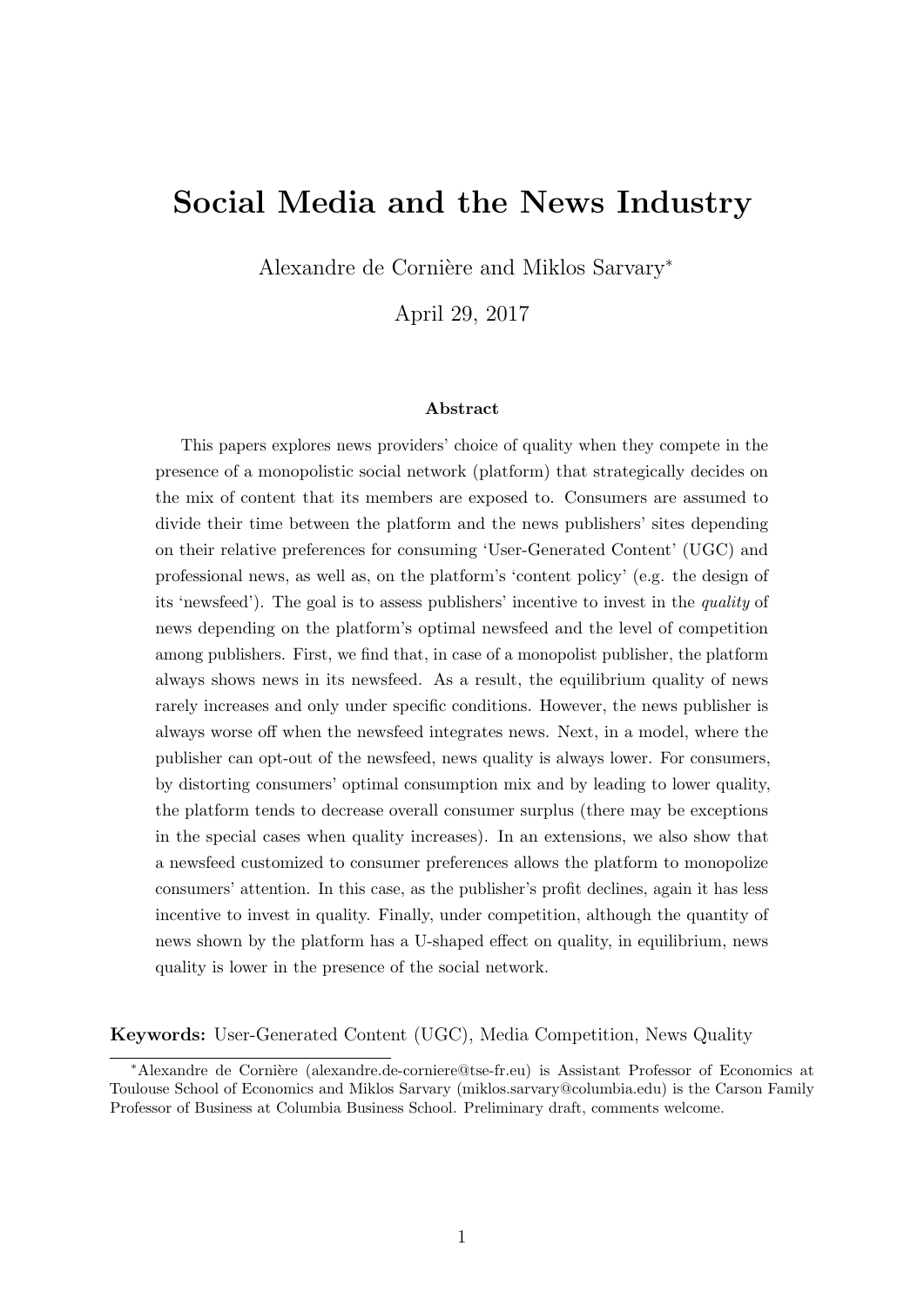### 1 Introduction

With hundreds of millions of daily active users, a few large social networks have become the dominant online media outlets for most people. The largest among these, Facebook has over 1.7 billion active members across the globe who, on average, spend about an hour each day on the platform. In China, where Facebook is not allowed to operate, Tencent's WeChat, a mobile messaging-based social network represents the dominant medium for about 800 million Internet users. In other parts of Asia, Line, a Korean application similar to WeChat is the most used social network, while most Russians use the social platform VKontakte. Large social networks have considerable monopoly power in their respective geographies due to strong network effects. While some multi-homing occurs, most people predominantly use one platform.

Beyond connecting people and allowing them to share a large variety of content, social networks also act as an important source of news for most of their members. A recent study by the Pew Research Center shows that, in the U.S., over 60% of consumers get at least some of their news on their preferred social network (Gottfried and Shearer, [2016,](#page-22-0) Mitchell et al., [2017\)](#page-23-0). Allcott and Gentzkow [\(2017\)](#page-22-1) find consistent numbers highlighting that only about 14% of people use social media as their "most important" source of news. Internationally, the Reuters Institute for the Study of Journalism reports that, across 26, mostly developed countries 51% of consumers use social media as a source of news, while about  $12\%$  consider it to be their main source.<sup>1</sup> This trend is confirmed by other data published by Parse.ly, which reveals that, since 2015, the primary source of traffic to most news publishers' sites is Facebook (today, about 46% on average), taking over from Google (currently, at around 40%) (Alpert, [2015,](#page-22-2) Constine, [2016\)](#page-22-3). For some news providers, Facebook's dominance is even more pronounced. For example, Buzzfeed, a leading online publisher valued at close to \$1.5 billion derives 75% of its traffic from Facebook. Yet, social networks are not the only online news source for consumers: there is good evidence that "social media and news websites are the most common pathways to online news" (Mitchell et al., [2017\)](#page-23-0). Allcott and Gentzkow [\(2017\)](#page-22-1) also confirm this pattern.

The central question of this paper is: what is the long-term impact of social networks on the quality of news? The question is important because the availability of high quality news is essential for a well-functioning democracy. There has been much debate about the effects of social networks on the news industry. In particular, in relation to the recent U.S. presidential election a lot of discussion focused on the emergence of echo-chambers and fake news on social media. However, evidence as to the importance of these effects compared to the pre-social media world is scarce. A notable exception

<sup>&</sup>lt;sup>1</sup>See, Reuters Institute Digital News Report, 2016, University of Oxford.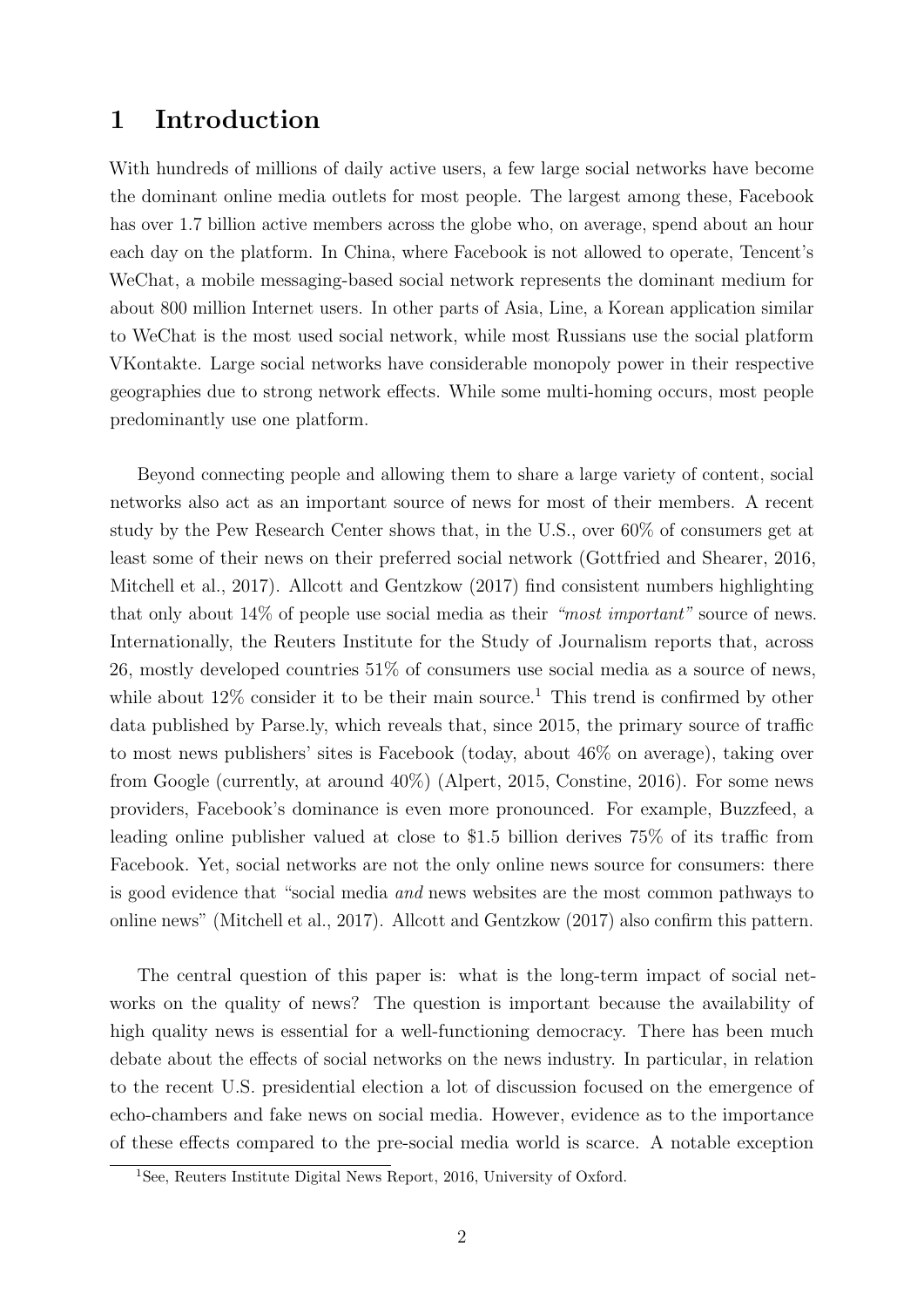is Allcott and Gentzkow [\(2017\)](#page-22-1) who show that fake news on social media could have hardly had an important effect on the election. While our models may have implications for these debates, our central focus is elsewhere. We believe that the more fundamental question is how the increasing dominance of social networks changes the competitive landscape in the news industry and how this leads to changes in news providers' quality choices.

Our basic framework consists of a monopolistic social network and a number of news publishers. Consumers are time-constrained and have heterogeneous preferences for two different content types: (i) news and (ii) user-generated content (UGC). Consumers cannot directly consume their preferred content mix, they can only allocate their time across media firms, i.e. across the social network and publisher(s). We assume that the social network can manipulate the mix of content available on its platform by setting the algorithm of its, so-called 'newsfeed'. For simplicity we assume that the newsfeed algorithm sets the proportion of news content presented to the platform's members. The publisher chooses the level of quality for news. Firms generate revenues from advertising. If news content appears on the social network, then the network and the publisher share the corresponding advertising revenues.

This setup captures the basic characteristics of a social network that essentially acts as an aggregator of content for its members. Of particular importance for these social platforms is UGC, which consists of pictures, posts, music and other forms of content that have generally been created or shared by the user with his/her friends. At the outset, most social networks were setup to allow the sharing of such content between members. However, as social network membership grew to the hundreds of millions and time spent on the platforms started rivaling mainstream media usage, publishers have increasingly sought to reach consumers on social networks - rather than waiting for consumers to logon to their sites, download their apps or reach them via search engines. Similarly, social networks have become interested in presenting professional content on their platform, thereby increasing the total time spent there by consumers. In this context, of central importance to the social network is the careful design of consumers' (often personalized) newsfeed, which is the predominant surface of interaction with the platform. The content policy (i.e. the design) of the newsfeed is central to the platform's value proposition to its members.

It is important to note that we do not explicitly model the differences in the consumption of the two types of content, news and UGC. What matters for our framework is that UGC is a qualitatively different content type from news and that the platform providing it has strong market power, i.e. it is the sole provider of this content. Indeed, due to the strong network effects that characterise the consumption and generation of UGC, social networks tend to be powerful monopolies, generally dominant in the population of large geographic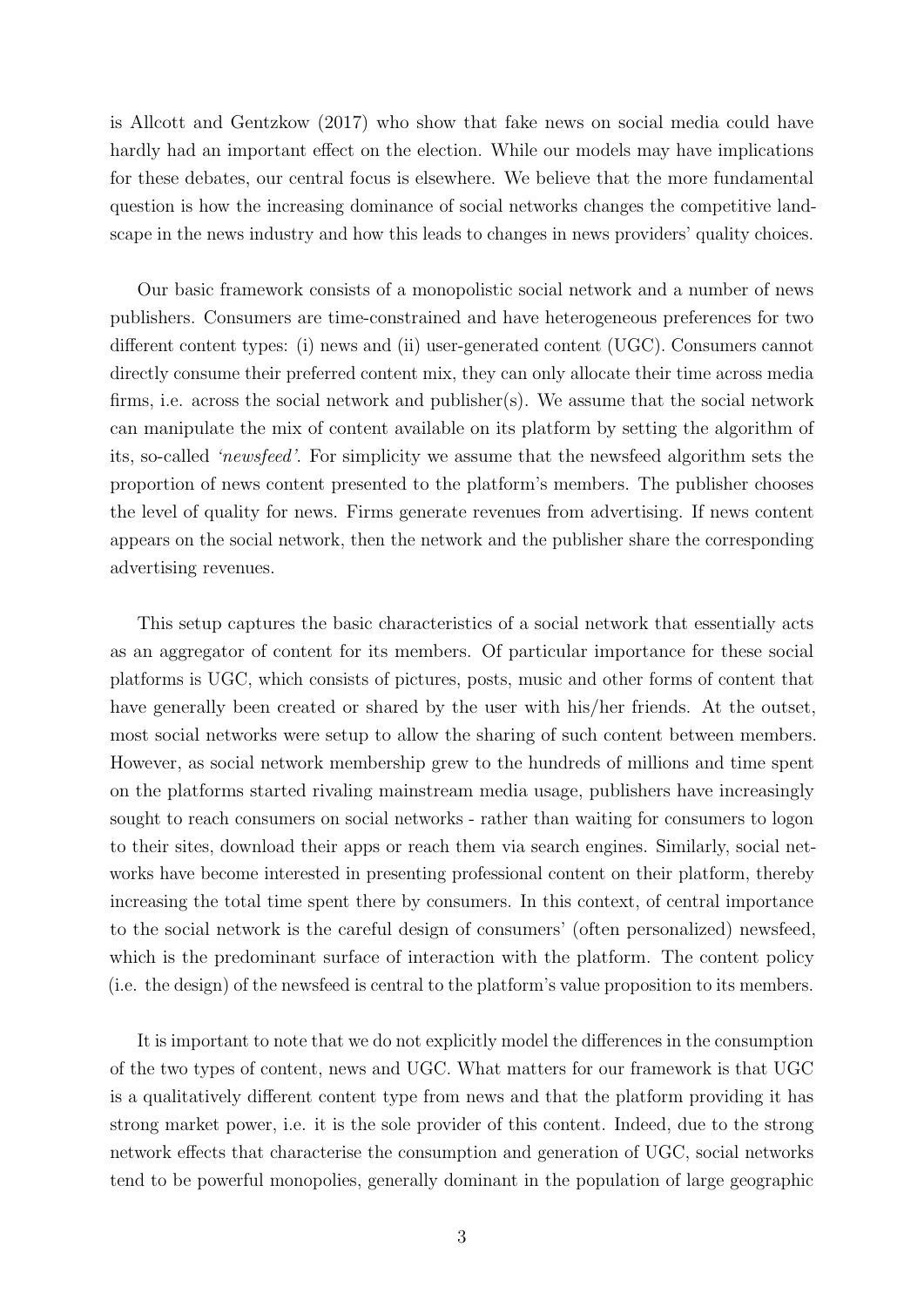areas (countries or even continents). For similar reasons, we assume that the quality of UGC is exogenous. In contrast, newspapers - even if dominant in a particular segment could never become a credible source of UGC content for consumers. On the other hand, they have direct control on the quality of content that they publish. Another aspect of our model that is relevant for our results is that consumers cannot easily remix the kind of content they are offered on the platform and the news providers' websites. They can only decide the amount of time they spend on each site.<sup>2</sup> The newsfeed's "editorial technology" is of central importance in this regard, in that the social network can easily aggregate different types of content in it and consumers cannot easily separate this bundle by content type.

Social networks have tremendous discretion on the design of their newsfeed, whose algorithm is proprietary and complex. Yet, recently (largely due to accusations of leftleaning bias in reporting about the presidential campaign), Facebook has published the broad principles driving its design (Constine, [2016\)](#page-22-3). Not surprisingly, Facebook's overall objective is to keep users happy to maximize the total time members spend on the platform. It has also been confirmed that a particularly important consideration is the relative weight given to UGC and third-party content (including news).<sup>3</sup> In this respect, Facebook has recently made a drastic change to the newsfeed algorithm: it revealed that from June 29, 2016 a much higher weight is given to UGC than before, leading to a substantial drop in traffic for publishers (up to 25-40% for some, according to Filloux, [2016\)](#page-22-4). This anecdotal evidence clearly highlights that social platforms have a major impact on news providers' traffic and associated revenues. Given the dominance of social platforms it is essential to examine their impact on the long-term quality of news.

We start our analysis considering a single publisher. We first show that, even though news generate lower ad revenues than UGC for the platform, the latter finds it optimal to show news stories to its users. Indeed, by doing so, the platform attracts more of the attention of consumers who have a strong taste for news, and who would otherwise spend more time on the newspaper's website. Interestingly, the fact that the platform distorts consumers' optimal UGC-news bundle may lead to over-consumption of news, in some cases, forcing some "news drop-outs" to read news. We then discuss how news showing by the platform affects the newspaper, including its incentive to provide quality. Because the newspaper benefits from consumers reading news through the platform, competition to attract attention is softened. On the other hand, traffic to the newspaper's website may become more sensitive to quality, potentially offsetting the softening effect. We provide

<sup>2</sup> If such remixing would be possible, then social networks would have no effect on newspapers' competition and the associated choice of quality.

<sup>3</sup>Evidently, changes to these weights is critical to news providers as was made clear by a coding glitch that occurred on May 1, 2015 at a previous adjustment of the newsfeed algorithm, which cut popular news sites completely off Facebook (Alpert, [2015\)](#page-22-2).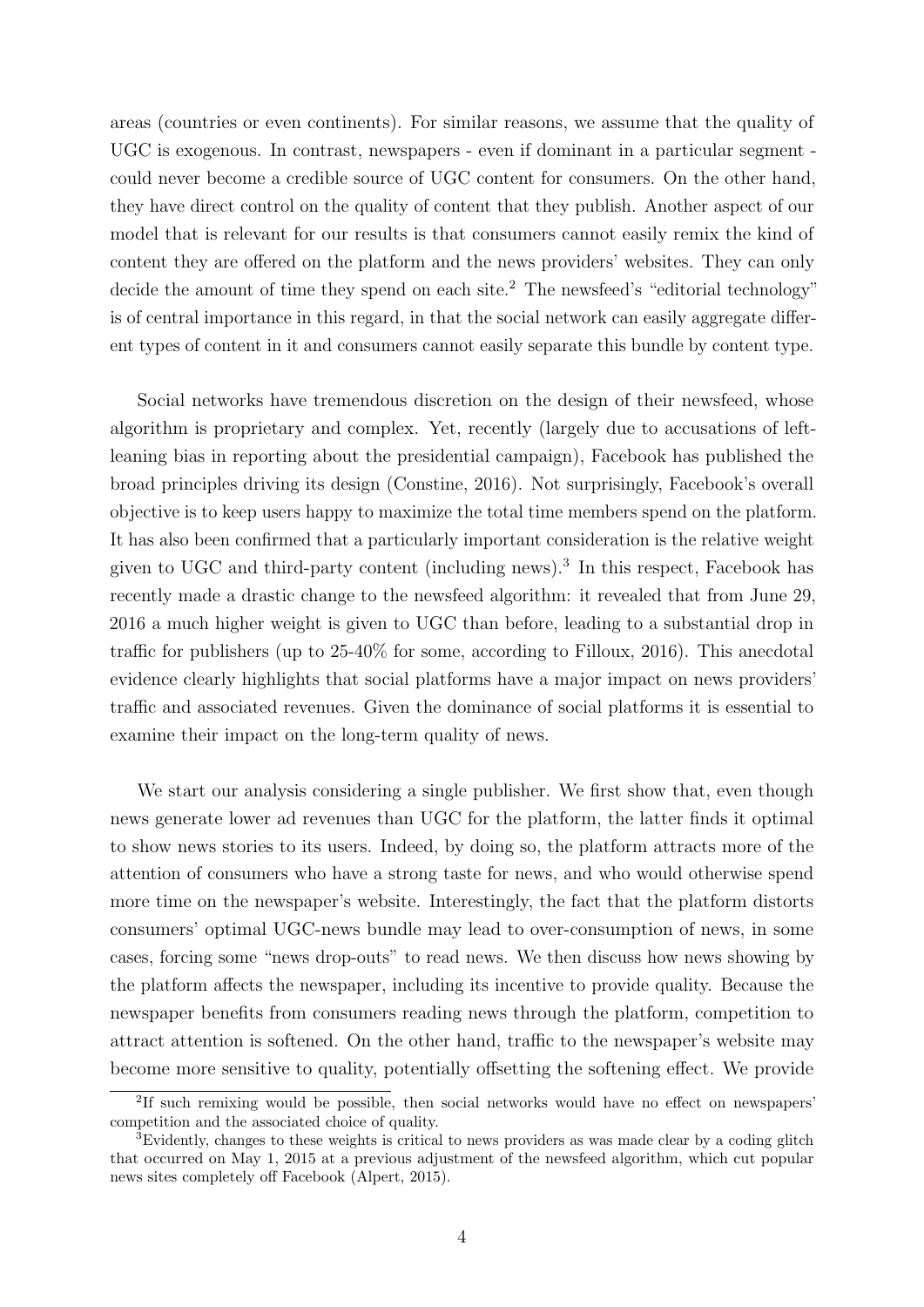conditions on the model's primitive for either effect to dominate. Regarding profits, we show that the newspaper is unambiguously worse-off compared to a benchmark where the platform cannot show news.

We next examine a number of extensions to the basic model. Given the adverse effect of including news in the newsfeed on newspaper profits, we study the possibility of opting out by the newspaper. We show that the platform offers a contract to the newspaper that makes the newspaper indifferent. However, equilibrium quality is lower than under the benchmark where the platform cannot show news. Next, we examine the case when the platform can offer personalized newsfeed to consumers. This case is relevant as in practice the newsfeed is indeed personalized, albeit imperfectly. We show that perfect personalization allows the platform to monopolize consumers' attention. The newspaper's incentives to invest in quality are, again, unambiguously lower in this case.

Having studied a model of "inter-competition" between the platform and a monopolist newspaper, we next turn to a model of "intra-competition", where two newspapers invest in quality to gain market shares, but where total demand for news is fixed (i.e. news and UGC are not substitutes). In such a model, even though the quantity of news showed by the platform has a U-shaped effect on quality, in equilibrium, quality and newspapers' profits are lower than under the benchmark where the platform does not show news. Overall, exploring a variety of scenarios, our models indicate that the presence of dominant social networks exerts a strong downward force on the equilibrium quality of news. This result tends to contradict previous research on news aggregators, whose presence is predicted to increase news quality.

The paper is organized as follows. In the next section, we review the relevant literature. The model section starts with the consideration of a benchmark, that of a "passive" social network that only hosts UGC. Next, we build a model with endogenous newsfeed. We consider a variety of extensions, including the possibility of opting out by the newspaper, personalized newsfeed and the case of competition between content providers. The paper ends with a general discussion and concluding remarks.

### 2 Relevant literature

The paper is related to a number of literature streams, first, and foremost to the broadening literature on news/media "aggregators". As in our paper, the central question is how these intermediaries impact the consumption of news as well as the quality of content produced. For example, Jeon and Nasr [\(2016\)](#page-23-1) consider a model with horizontal and vertical differentiation between newspapers that choose the quality of news on multiple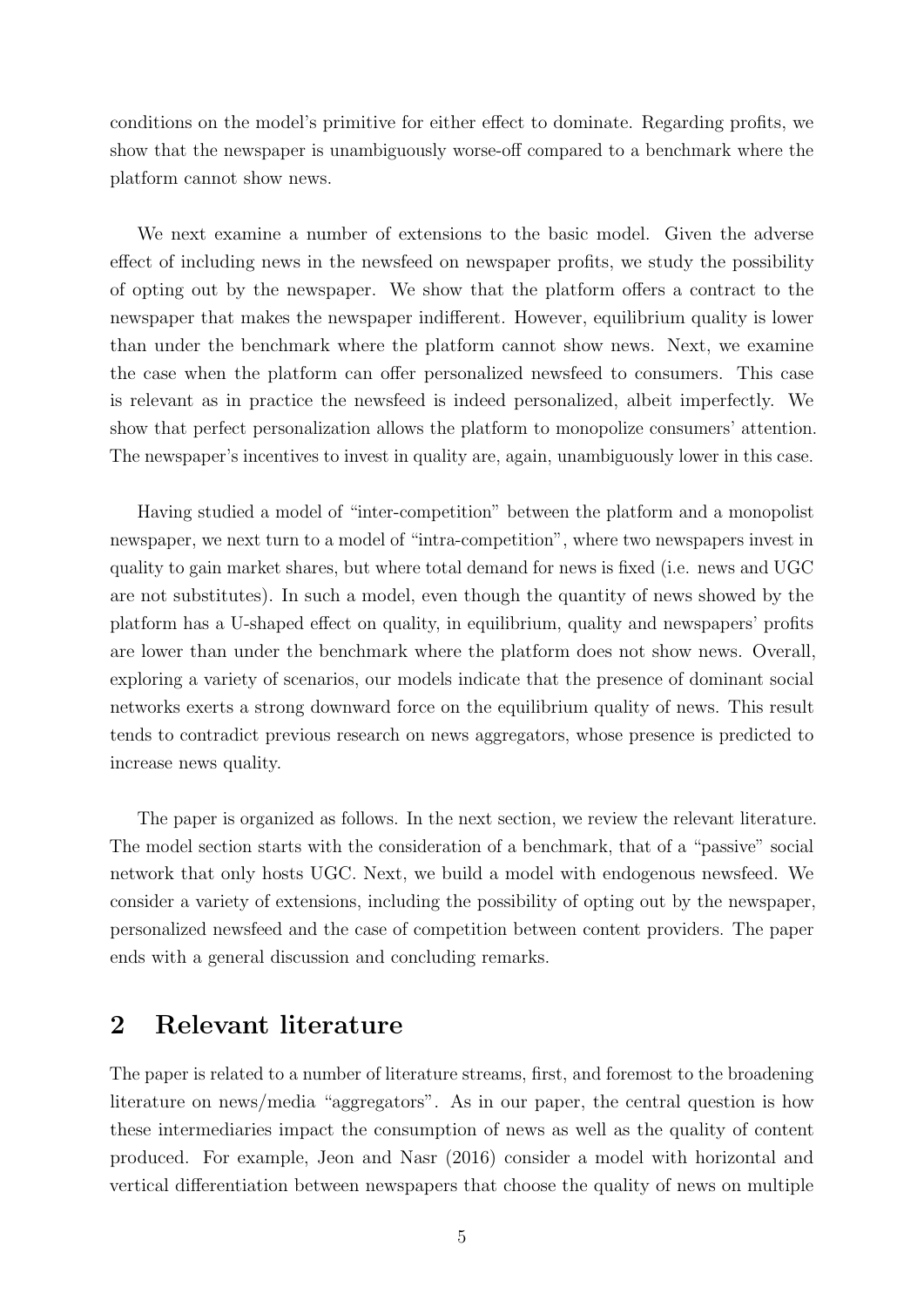issues. The aggregator is modeled as an exogenous process that helps consumers discover quality news items. They identify the main trade-off faced by newspapers, namely the relative impact of the aggregator's business-stealing effect and demand-expansion effect, and predict that the presence of an aggregator leads newspapers to increase their quality investments. In earlier work Dellarocas, Katona, and Rand [\(2013\)](#page-22-5) come to a similar conclusion using a model where the aggregator emerges endogenously in a model where sites can link to each others' content.<sup>4</sup> Importantly, this body of research argues that the quality of news is likely to increase as the presence of aggregators provides a strong incentive to (over)invest in quality. Our results show the opposite.

A recent group of empirical papers examine the impact of aggregators on the news industry. Using disputes between Google News and Spanish publishers (Athey, Mobius, and Pal [\(2017\)](#page-22-6), Calzada and Gil [\(2016\)](#page-22-7)) or the Associated Press (Chiou and Tucker [\(2015\)](#page-22-8)), empirical research finds that Google News increases overall news consumption. In particular, Athey, Mobius, and Pal [\(2017\)](#page-22-6) document that this effect is mostly present for small publishers, who cannot rely on brand recognition to attract users and therefore benefit most from the aggregator. In relation to the theoretical work on aggregators, these papers suggest that the demand-expansion effect of aggregators dominates. We find a similar effect: the social platform tends to increase the aggregate consumption of news. However, we find that publishers are always worse off as they cannot capture enough of this demand to compensate for the lost consumer attention on their sites.

Our work focuses on social networks as news intermediaries, the major difference being that these platforms also host user-generated content (UGC) that directly competes with the content of publishers. This is relevant because, increasingly, it is such platforms (as opposed to search engines) that generate traffic to news content. In this sense, the paper is similar to de Cornière and Taylor [\(2014\)](#page-22-9), where a publisher's content might be neglected by a search engine that favours its own content for display. That model is tailored to the search context and does not consider quality choice by publishers. Theoretical research on UGC and social networks specifically is scarce. There is a sizable literature focusing on network formation; see, for example Bala and Goyal [\(2000\)](#page-22-10) and Jackson and Wolinsky [\(1996\)](#page-22-11) for earlier models, and Jackson [\(2010\)](#page-22-12) for a good summary. Zhang and Sarvary [\(2015\)](#page-23-2) model competition between social platforms by highlighting the impact of local network effects, which may lead to a fragmented membership base resonating to current discussions on isolated member groups (echo chambers) on the same network. Our work does not consider the formation of, or the competition between social networks. Instead,

<sup>4</sup>See also Rutt [\(2011\)](#page-23-3) who focuses on newspapers' revenue models and finds that increased competition among news providers increases the advertising-based (as opposed to subscription-based) revenue model and also leads to higher equilibrium content quality.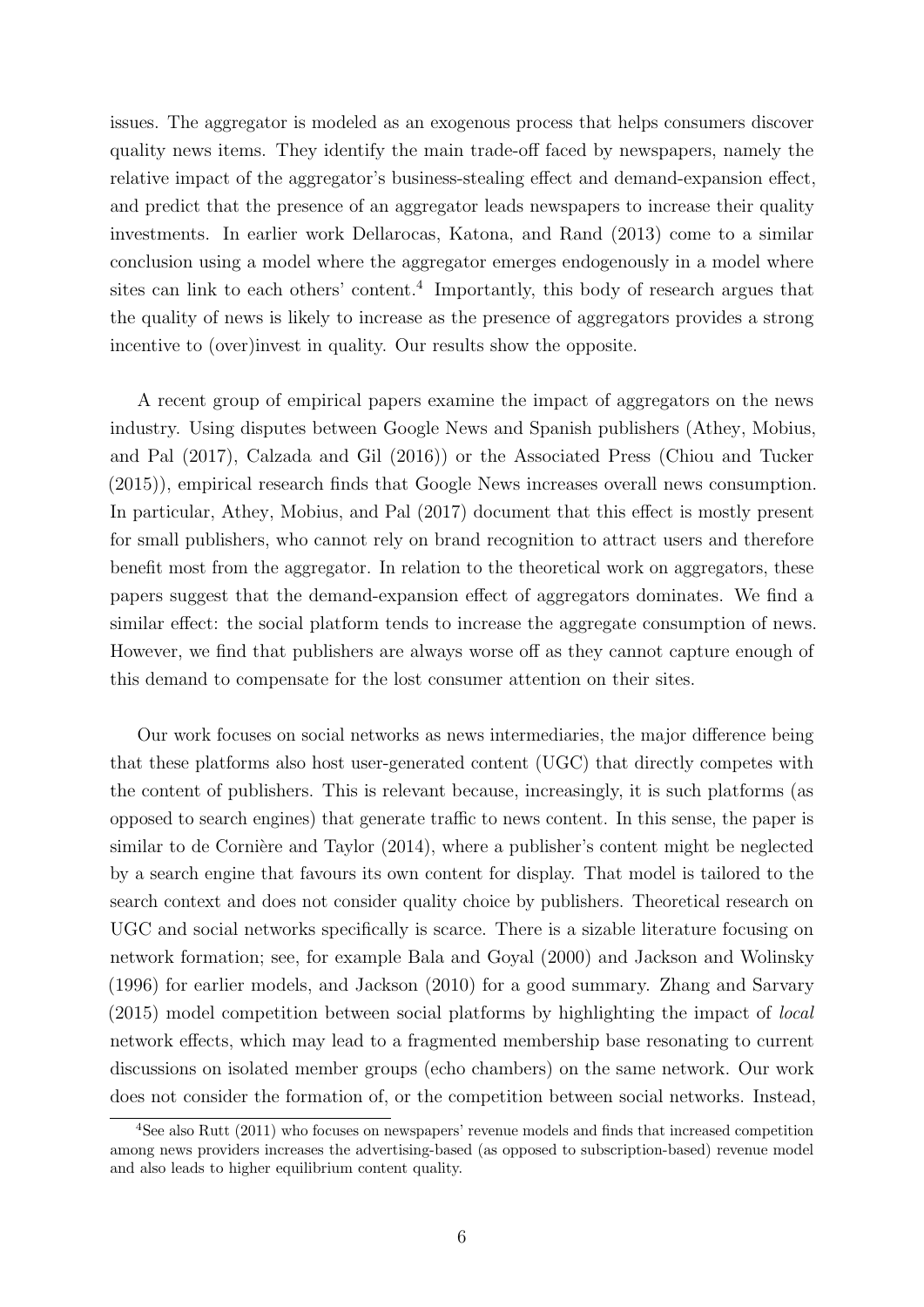we assume a monopolistic platform with a given audience and the platform only decides on what content mix to serve to its members.<sup>5</sup>

Finally, our framework assumes multi-homing but we abstract away from the core concern of the multi-homing literature, namely that it may lead to inefficient (duplicate) advertising when an advertiser is present on multiple publishers (see, Ambrus, Calvano, and Reisinger [\(2014\)](#page-22-13), Athey, Calvano, and Gans [\(2017\)](#page-22-14), and Anderson, Foros, and Kind [\(2016\)](#page-22-15) for a detailed treatment of this issue). As Alaoui and Germano [\(2016\)](#page-22-16), we also assume that consumers are time constrained in their consumption of media and our results resonate to theirs in that competition between content suppliers (including the social network) distort consumers' media consumption. However, we focus on consumers' time allocation across qualitatively different content providers and we abstracts away from the editorial process of publishers when multiple topics are present. Interestingly, in our framework, multi-homing does not result in increased competition (or less differentiation) and actually softens competition in many cases. This softening of competition contributes to the decrease in the equilibrium quality of news.

### 3 The model

We consider a model where a social platform (indexed by 0) and a news publisher (or newspaper, indexed by 1) compete for consumers attention.

### 3.1 Content types, distribution and advertising

There are two types of content. (1) News content is exclusively produced by the newspaper, and is costly to produce: the newspaper incurs a cost  $c(q)$  to produce content of quality q. (2) Social content, or user-generated content (UGC), is produced by the users of the social platform. We assume that the platform does not incur any cost to produce UGC, and that the quality of UGC is exogenous.

The platform offers a mix of content to its users. On the one hand they are exposed to UGC, but on the other hand they can also see news stories from the publisher that other platform users have shared. The decision about the relative prominence of each type of content is made by the platform, through the choice of a newsfeed algorithm. We capture the design of the newsfeed algorithm by assuming that the platform chooses a share  $\lambda$ of its content devoted to news: when a consumer allocates t units of attention to the platform, his consumption of news on the platform is  $\lambda t$ , and his consumption of UGC is

<sup>&</sup>lt;sup>5</sup>See also Yildirim, Gal-Or, and Geylani [\(2013\)](#page-23-4) who study the effect of UGC on the horizontal competition between news providers, although they do not consider the presence of an endogenous intermediary.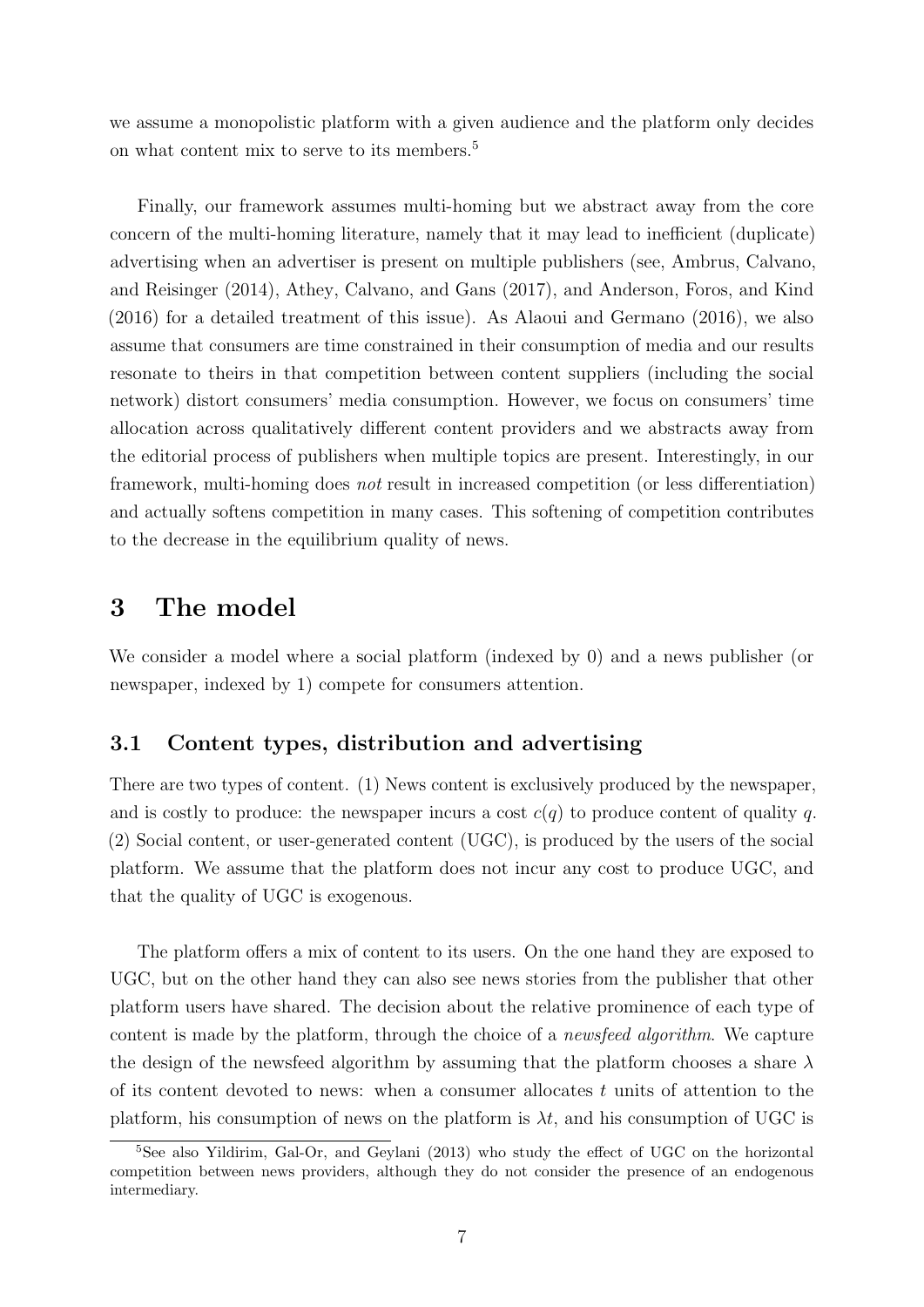$(1-\lambda)t$ . Each unit of attention spent on the platform generates an advertising revenue of 1. However, while the platform can capture the whole revenue associated with consumption of UGC, it can only get a fraction  $\phi$  of the revenues associated to news consumption on the platform, and the publisher receives the remaining  $1 - \phi$  share of revenue.

The newspaper has a website, which only shows news stories. As for the platform, direct traffic to this website generates advertising revenues, which we normalize to 1 per unit of time spent on the website. However, this revenue is entirely captured by the newspaper. Therefore, if a consumer allocates t units of attention to the platform, and  $1-t$  units of attention to direct traffic the publisher, and if the newsfeed parameter is  $\lambda$ , the platform's revenue from this consumer is  $t(1 - \lambda + \lambda \phi)$ , and the publisher's revenue is  $1-t+t\lambda(1-\phi).$ 

#### 3.2 Preferences and demand for content

Consumers derive utility from consuming a quantity of news  $x$  and a quantity of UGC y, and have heterogeneous preferences. The utility function of a consumer of type  $\theta$  is  $U(x, y, q, \theta)$ , increasing in both x and y and continuously differentiable everywhere. The type  $\theta$  captures the relative preference for news:  $\frac{\partial^2 U}{\partial x \partial \theta} \geq 0$ . The quality of news q also affects the marginal value of news consumption:  $\frac{\partial^2 U}{\partial x \partial q} \geq 0$ . However, the effect of quality of news is decreasing with  $q: \frac{\partial^3 U}{\partial x \partial q \partial q} < 0$ . At this point, we impose no restriction on the sign of  $\frac{\partial^3 U}{\partial x \partial q \partial \theta}$ . If positive, consumers with a stronger preference for news (high  $\theta$ ) see their marginal utility from news increase more than the low types when quality increases.

Consumers have an *attention constraint*:  $x + y \leq 1$ . For a given quality q, a type  $\theta$ consumer's desired news consumption  $\hat{x}(\theta, q)$  is the solution to

$$
\max_{x,y} U(x, y, q, \theta) \quad \text{s.t} \quad x \ge 0, \quad y \ge 0 \quad \text{and } x + y \le 1.
$$

From our assumptions,  $\hat{x}(\theta, q)$  is increasing in both its arguments, and concave in q.  $\hat{y}(\theta, q) = 1 - \hat{x}(\theta, q)$  is the desired consumption of UGC.

We assume that  $\theta$  is a consumer's private information,<sup>6</sup> distributed according to a continuous c.d.f. F, of density f, on a support  $[\underline{\theta}, \overline{\theta}]$ . For simplicity we assume that the distribution of types has no atoms.

We stress that preferences are over the *content* that consumers read, not over which media (platform or newspaper's website) they get it from. We assume that consumers can

<sup>6</sup>Later, we explore the implications of relaxing this assumption.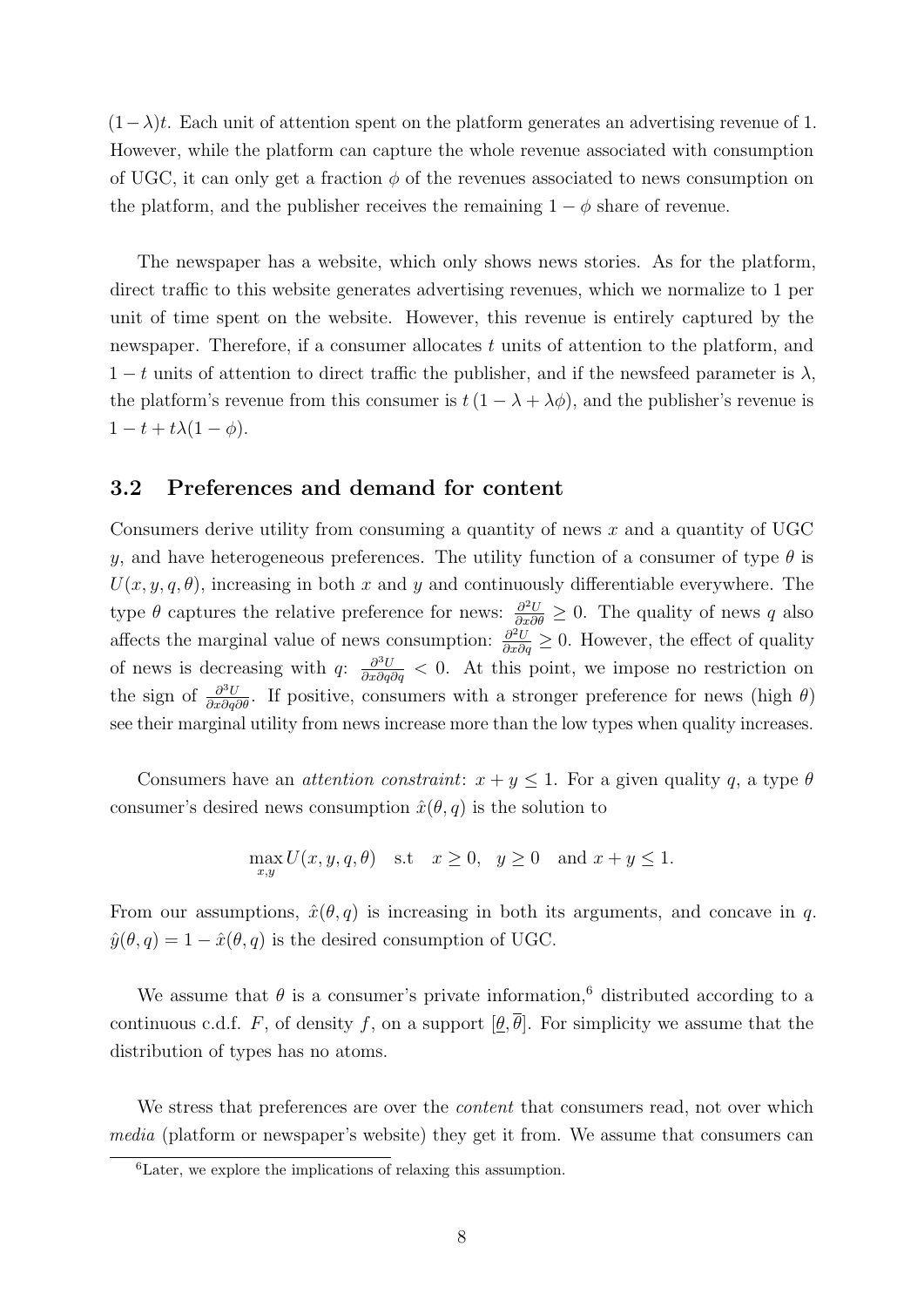choose freely how they allocate their attention between the platform and the newspaper, but, when on the platform, they consume the mix offered by the platform. We denote by t the decision of how much time to spend on the platform.

Examples For the sake of illustration, we will sometimes use the following functional forms for  $\hat{x}(\theta, q)$ : (i) in the *additive example*,  $\hat{x}(\theta, q) = \theta + q$ . An increase in quality has the same absolute effect on desired news consumption for all consumer types  $(d\hat{x}/dq = 1)$ .<sup>7</sup> (ii) In the *multiplicative example*, we have  $\hat{x}(\theta, q) = \theta q$ . Here, high quality has a larger absolute effect on high types. However, the *relative* effect is constant across types  $\left(\frac{d\hat{x}}{dq}\right)/\hat{x} = 1/q$ .

### 3.3 Timing and equilibrium

The timing is as follows: at  $\tau = 1$ , the newspaper chooses a quality q, publicly observed, and incurs the cost  $c(q)$ . At  $\tau = 2$ , the platform chooses the newsfeed design parameter λ, publicly observed. At  $τ = 3$ , consumers choose  $t(θ, q, λ)$ , the time they spend on the platform as a function of their type, of the quality and of the newsfeed design. We look for subgame perfect equilibria.

## 4 Equilibrium analysis

#### <span id="page-8-1"></span>4.1 Benchmark: UGC-only newsfeed

As a benchmark, we start with the case in which the platform does not have the ability to show news content from the newspaper to its users  $(\lambda = 0)$ .

After observing q, consumers choose how much attention to allocate to the platform and to the newspaper. Because the platform only offers UGC, and there are no cost associated to switching from one media to the next, consumers can consume their desired basket of content. A consumer of type  $\theta$  spends  $\hat{x}(\theta, q)$  (if this is less than one) on the newspaper site, and  $1 - \hat{x}(\theta, q)$  on the platform. The total time spent on the newspaper's website is therefore

<span id="page-8-2"></span>
$$
T_1(q,\lambda)|_{\lambda=0} = \int_{\underline{\theta}}^{\overline{\theta}} \min\{\hat{x}(\theta,q),1\} dF(\theta). \tag{1}
$$

The optimal quality for the newspaper, denoted  $q_{\emptyset}$ , is the solution to  $\max_{q} R_1(q, 0) - c(q)$ , that is  $q_{\emptyset}$  solves:

<span id="page-8-0"></span>
$$
\frac{\partial T_1(q_\emptyset, 0)}{\partial q} = c'(q_\emptyset). \tag{2}
$$

<sup>&</sup>lt;sup>7</sup>If the support of  $\theta$  is such that  $\theta + q > 1$  for some  $\theta$ , we take  $\hat{x}(\theta, q) = \min{\{\hat{x}(\theta, q), 1\}}$ , in which case the absolute effect on high types is smaller.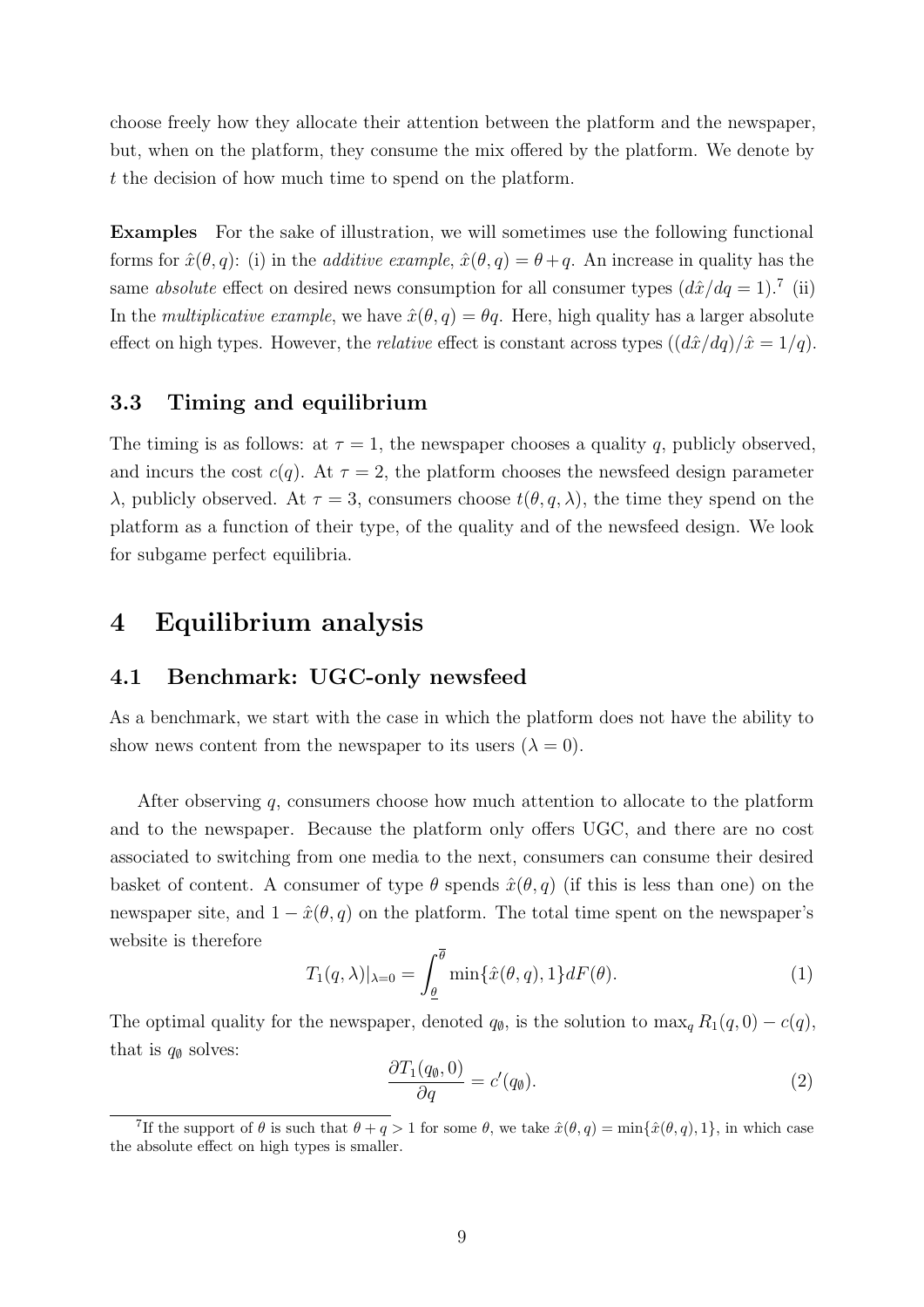We now turn to the analysis of the game where the platform can freely choose  $\lambda$ , and proceed by backward induction.

#### <span id="page-9-1"></span>4.2 Consumers: optimal allocation of attention

If news quality is q, a consumer of type  $\theta$  would like to consume a quantity  $\hat{x}(\theta, q)$  of news. By spending t units of time on the platform, and  $1 - t$  on the newspaper, he gets a quantity of news,  $x(t, \lambda) = t\lambda + (1 - t)$  and a quantity of UGC,  $y(t, \lambda) = t(1 - \lambda)$ .

If  $\lambda \geq \hat{x}(\theta, q)$ , the consumer's demand for news is more than satisfied by the platform alone. Such a consumer then decides to spend all his time on the platform,  $t(\theta, q, \lambda) = 1$ . Consumers such that  $1 > \hat{x}(\theta, q) > \lambda$  can reconstitute their optimal content mix by spending  $t(\theta, q, \lambda)$  on the platform such that

$$
t(\theta, q, \lambda)(1 - \lambda) = 1 - \hat{x}(\theta, q) \Leftrightarrow t(\theta, q, \lambda) = \frac{1 - \hat{x}(\theta, q)}{1 - \lambda}.
$$

Finally, if  $\hat{x}(\theta, q) \geq 1$ , the consumer allocates all his attention to the newspaper, that is  $t(\theta, q, \lambda) = 0.$ 

We denote by  $\hat{\theta}_1(q,\lambda)$  the solution to  $\hat{x}(\theta, q) = \lambda$ , i.e. the largest type who does not visit the newspaper, and by  $\hat{\theta}_2(q)$  the solution to  $\hat{x}(\theta, q) = 1$ , i.e. the smallest type who does not visit the platform. We sometimes omit the arguments and simply write  $\hat{\theta}_1$  and  $\hat{\theta}_2$ . Summarizing, we obtain Lemma [1](#page-9-0) below.

<span id="page-9-0"></span>**Lemma 1.** (Optimal allocation of attention) When the newspaper is of quality q and the platform shows a share  $\lambda$  of news content in the newsfeed, a consumer of type  $\theta$ allocates a share  $t(\theta, q, \lambda)$  of his attention to the platform, where

- $t(\theta, q, \lambda) = 1$  if  $\theta \leq \hat{\theta}_1$ ,
- $t(\theta, q, \lambda) = \frac{1 \hat{x}(\theta, q)}{1 \lambda} \text{ if } \theta \in (\hat{\theta}_1, \hat{\theta}_2),$

• 
$$
t(\theta, q, \lambda) = 0
$$
 if  $\theta \ge \hat{\theta}_2$ .

**Discussion** In the benchmark where  $\lambda = 0$ , consumers allocate a share  $\hat{x}(\theta, q)$  of their attention to the newspaper. When  $\lambda > 0$ , that share is lower, because part of the demand for news is already satisfied by visiting the platform. More generally, any increase in  $\lambda$ shifts attention from the newspaper to the platform, a point we elaborate on when we discuss the choice of  $\lambda$ . While this effect does not directly affect consumers such that  $\theta > \theta_1$ , whose consumption of news is still  $\hat{x}(\theta, q)$ , it introduces a consumption distortion on lower types, who, even though they stop visiting the newspaper, end up consuming too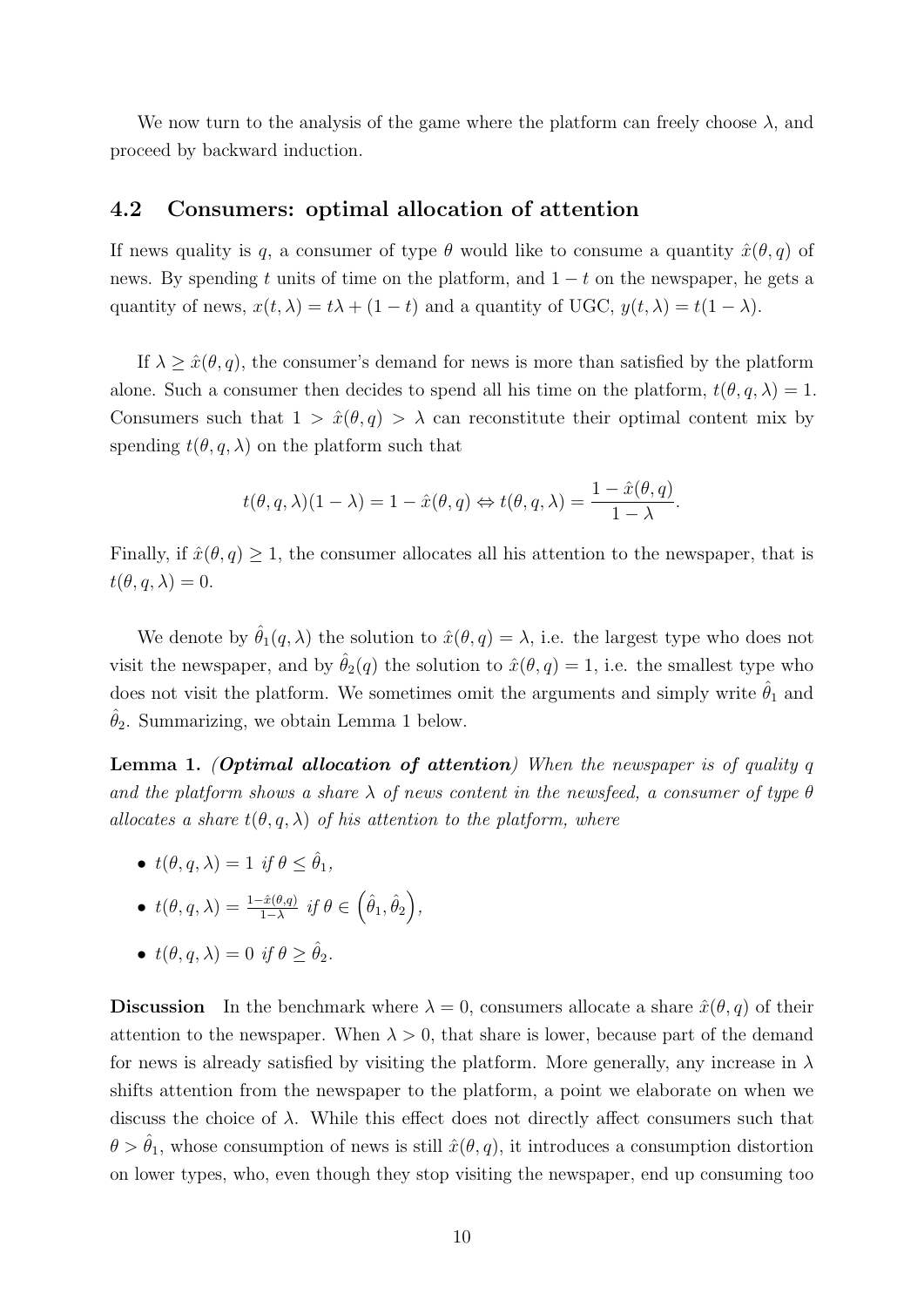much news ( $\lambda$ ) relative to what they would like, that is  $\hat{x}(\theta, q)$ . It is important to see that "too much news" does not mean that consumers are forced to consume news content that brings them negative utility. They enjoy the news content, but would prefer UGC instead.

### <span id="page-10-2"></span>4.3 Platform: design of the newsfeed

Suppose that news quality is q. If the platform displays a share  $\lambda$  of news content in its newsfeed, the total amount of attention that it receives is

<span id="page-10-0"></span>
$$
T_0(q,\lambda) = \int_{\underline{\theta}}^{\overline{\theta}} t(\theta, q, \lambda) dF(\theta).
$$
 (3)

Each unit of attention generates a revenue  $(1 - \lambda + \lambda \phi)$ , so that the platform's profit is  $\pi_0(q, \lambda) = (1 - \lambda + \lambda \phi) T_0(q, \lambda).$ 

The platform's trade-off is the following: by showing more news content (increasing  $\lambda$ ), the platform can receive more of the consumers' attention, by the logic discussed in the previous subsection. However, showing more news leads to lower advertising revenue per-unit of attention. The next proposition is our first main result:

<span id="page-10-1"></span>Proposition 1. Assume F has no atom. The platform always shows some news content:  $\lambda^* > 0$ .

**Proof.** The derivative of the platform's profit with respect to  $\lambda$  is

$$
\frac{\partial \pi_0(q,\lambda)}{\partial \lambda} = -(1-\phi)T_0(q,\lambda) + (1-\lambda(1-\phi))\frac{\partial T_0(q,\lambda)}{\partial \lambda}.
$$
\n(4)

Using Lemma [1](#page-9-0) and equation [\(3\)](#page-10-0), we have

$$
\frac{\partial T_0(q,\lambda)}{\partial \lambda} = \frac{\partial \hat{\theta}_1}{\partial \lambda} f(\hat{\theta}_1) - \frac{\partial \hat{\theta}_1}{\partial \lambda} \underbrace{\frac{1 - \hat{x}(\hat{\theta}_1, q)}{1 - \lambda}}_{=1} f(\hat{\theta}_1) + \int_{\hat{\theta}_1}^{\hat{\theta}_2} \frac{1 - \hat{x}(\theta, q)}{(1 - \lambda)^2} dF(\theta). \tag{5}
$$

Evaluating the derivative of the profit at  $\lambda = 0$ , we thus get

$$
\frac{\partial \pi_0(q,0)}{\partial \lambda} = \phi T(q,0) - F\left(\hat{\theta}_1(q,0)\right). \tag{6}
$$

By our assumption that  $\hat{x}(\theta, q) > 0$  for all  $\theta > \underline{\theta}$ , we have  $\hat{\theta}_1(q, 0) = \underline{\theta}$ . Because F is atomless, we thus obtain  $\frac{\partial \pi_0(q,0)}{\partial \lambda} = \phi T(q,0) > 0$ . This proves the result.  $\blacksquare$ 

**Discussion** The intuition for Proposition [1](#page-10-1) is the following. When  $\lambda = 0$ , consumers get all their news from the publisher. By slightly increasing  $\lambda$ , the platform displaces part of this news consumption towards itself, thereby increasing the attention it receives,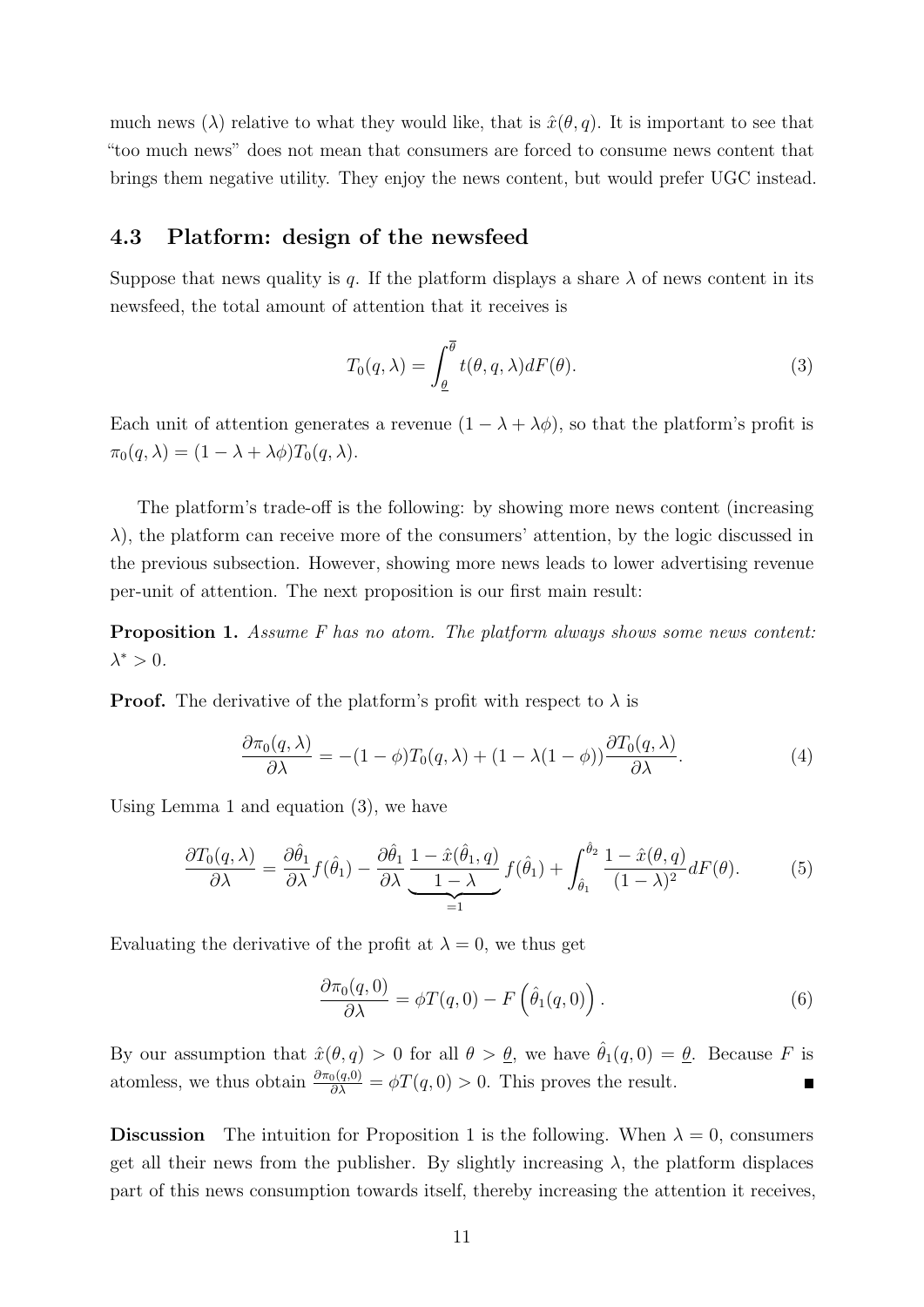attention valued at  $\phi$ . The potential cost of doing so is to show news to some users who would have preferred to see UGC. Because  $\lambda$  is very small, this effect is negligible. The result is sensitive to our assumption that the mass of consumers who want to consume no news is zero. Indeed, if such a mass was large enough, the cost of serving news instead of UGC to these "news drop-outs" could overcome the benefit from increased attention by news consumers. However, note that the result also holds for F with a small enough atom. In this case, for given quality, the platform reduces the number of news drop-outs. In general, for given quality, total news consumption increases. This may not necessarily hold in equilibrium though as total consumption of news may decrease compared to the benchmark case if the newspaper's quality is lower.

Examples To better understand some of the forces that determine the optimal choice of  $\lambda$ , we use our additive and multiplicative models, assuming that the distribution of types is uniform on [0, 1]. In the additive model (when  $\hat{x}(\theta, q) = \theta + q$ ), we find that  $\lambda^*(q) = q + \frac{\phi}{2(1-\phi)}$  $\frac{\phi}{2(1-\phi)}$ . Here, an increase in the quality of news shifts' every consumer's demand for news upwards (except for those with a demand for news already close to 1). Because the minimal demand for news in the population is  $q$ , it is always profitable for the platform to show at least a share  $q$  of news. Above this level, the profitability of showing more news depends on  $\phi$ , the share of advertising revenues that accrues to the platform when it shows news.

In the multiplicative model (when  $\hat{x}(\theta, q) = \theta q$ ), we find that the optimal  $\lambda$  does not depend on q:  $\lambda^* = \frac{\phi}{2(1-\phi)}$  $\frac{\phi}{2(1-\phi)}$ . Here, an increase in q mostly affects the demand for news of the high types. While it would make sense for the platform to show more news to cater to these consumers, doing so would impose a large distortion on the low types, and force the platform to forgo too much advertising revenue.

#### 4.4 Effects on the newspaper

#### 4.4.1 Effect of newsfeed  $(\lambda^*)$  on news quality

Besides understanding the strategic incentives of the platform to provide news content to its users, one of our main interests is to assess the effects of such practice on the news industry, i.e. on newspaper's profit and choice of quality. The newspaper's profit is

$$
\pi_1(q,\lambda) = T_1(q,\lambda) + (1-\phi)\lambda T_0(q,\lambda) - c(q) \equiv R_1(q,\lambda) - c(q),
$$

where  $R_1(q, \lambda)$  denotes the newspaper's advertising revenues, which we assume is concave in  $q^8$ . Similarly, define  $R_0(q,\lambda) \equiv (1 - \phi(1-\lambda))T_0(q,\lambda)$ , which represents the platform's

<sup>8</sup>Concavity holds either in the additive or the multiplicative models with uniform distribution of types.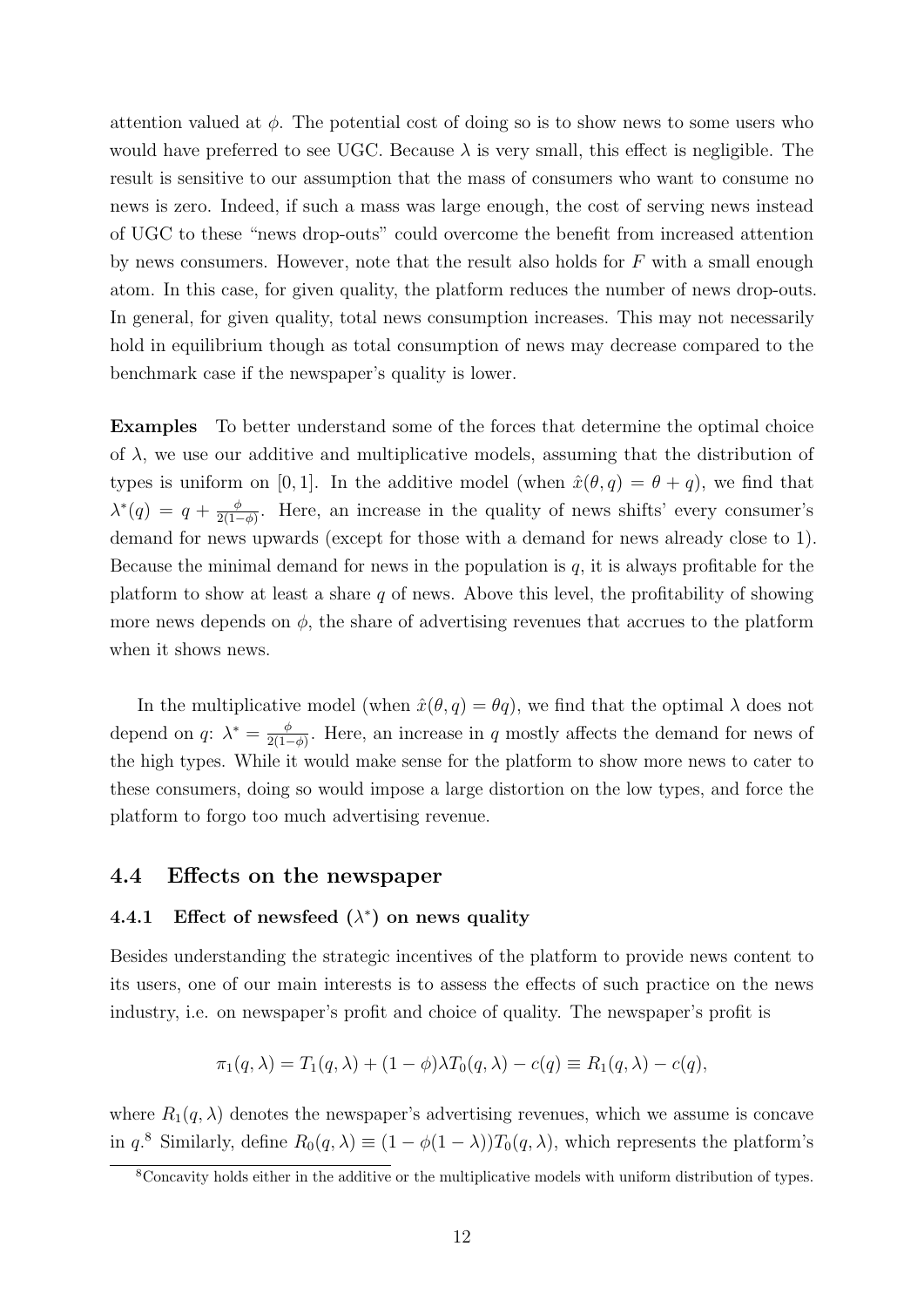revenues. Notice that  $R_0(q, \lambda) + R_1(q, \lambda) = T_0(q, \lambda) + T_1(q, \lambda) = 1$  for any  $(q, \lambda)$ .

Acting as a Stackelberg leader, the newspaper knows that the platform will choose  $\lambda = \lambda^*(q)$ . Its objective function is thus

$$
\pi_1(q, \lambda^*(q)) = R_1(q, \lambda^*(q)) - c(q) = 1 - R_0(q, \lambda^*(q)) - c(q).
$$

Because  $\lambda^*(q)$  maximizes  $R_0(q,\lambda)$ , the envelope theorem implies that  $\frac{d\pi_1(q,\lambda^*(q))}{dq} = \frac{\partial \pi_1(q,\lambda^*(q))}{\partial q}$ . Using the notation  $\lambda^* = \lambda^*(q^*)$ , the newspaper's first-order condition writes

<span id="page-12-0"></span>
$$
(1 - (1 - \phi)\lambda^*)\frac{\partial T_1(q^*, \lambda^*)}{\partial q} = c'(q^*).
$$
\n<sup>(7)</sup>

Comparing [\(2\)](#page-8-0) and [\(7\)](#page-12-0), one can distinguish two effects of the platform's showing news. First, the value of a marginal increase in attention spent on the newspaper's website is now  $1 - (1 - \phi)\lambda^*$  instead of 1. Indeed, consumers who allocate one unit of attention to the platform are still going to be exposed to a share  $\lambda^*$  of news, and the newspaper receives a share  $1 - \phi$  of revenues from such indirect attention. This softens competition and tends to reduce the incentive to invest in quality.

The second effect is a change in the sensitivity of direct traffic  $(T_1)$  with respect to q, from  $\frac{\partial T_1(q,0)}{\partial q}$  to  $\frac{\partial T_1(q,\lambda^*)}{\partial q}$ . This effect can itself be decomposed in two: (i) consumers who multi-home (i.e. such that  $\theta \in (\hat{\theta}_1, \hat{\theta}_2)$ ) become more sensitive to a change in q as  $\lambda$ increases  $(t^*(\theta, q, \lambda)) = \frac{\hat{x}(\theta, q) - \lambda}{1 - \lambda}$  and thus  $\partial t^*/\partial q = \frac{\partial \hat{x}}{\partial q}$  $\partial q$ 1  $\frac{1}{1-\lambda}$ ); (ii) there are fewer multi-homers when  $\lambda$  increases ( $\hat{\theta}_1$  increases as well).<sup>9</sup>

**Examples** In the additive model (when  $\hat{x}(\theta, q) = \theta + q$ ) with uniform distribution of types over [0, 1], we have  $T_1(q,\lambda) = q + \frac{1-\lambda}{2}$  $\frac{-\lambda}{2}$ . The second effect above is thus mute  $\left(\frac{\partial^2 T_1(q,\lambda)}{\partial q\partial \lambda}\right)^2 = 0$ , and equilibrium quality is lower than under the benchmark where the platform does not show any news content.

In the multiplicative model (when  $\hat{x}(\theta, q) = \theta q$ ), we have  $T_1(q, \lambda) = \frac{1-\lambda}{2q}$ , and therefore  $\frac{\partial^2 T_1(q,\lambda)}{\partial q\partial \lambda} > 0$ : direct attention is more sensitive to quality when the platform shows some news, and the two effects thus go in opposite directions. More generally, when  $\hat{x}(\theta, q) = \theta + q + \gamma \theta q$ , with  $\gamma \in (-1, 1)$ , we have  $T_0(q, \lambda) = \frac{1 - \lambda + 2(1 + \gamma)q}{2 + 2\gamma q}$ . Thus  $\frac{\partial^2 T_1(q, \lambda)}{\partial q \partial \lambda}$  is of the same sign as  $\gamma$ . If increased quality mostly affect low types' demand for news ( $\gamma \leq 0$ ), then equilibrium quality is lower when the platform shows news. In the case where quality mostly affects high types' demand  $(\gamma > 0)$  it is possible for quality to increase compared

<sup>&</sup>lt;sup>9</sup>These two effects can be seen in the following cross-derivative:  $rac{^{2}T_{1}(q,\lambda)}{\partial q\partial\lambda}$  =  $-\frac{\partial \hat{\theta}_1(q,\lambda)}{\partial \lambda}$  $\frac{\frac{\partial n(\hat{\theta}_1, q)}{\partial q}}{1-\lambda} f(\hat{\theta}_1(q, \lambda)) + \int_{\hat{\theta}_1(q, \lambda)}^{\hat{\theta}_2(q)} \frac{\partial \hat{x}(\theta, q)}{\partial q}$ ∂q  $f(\theta)$  $\frac{J(\theta)}{(1-\lambda)^2}d\theta.$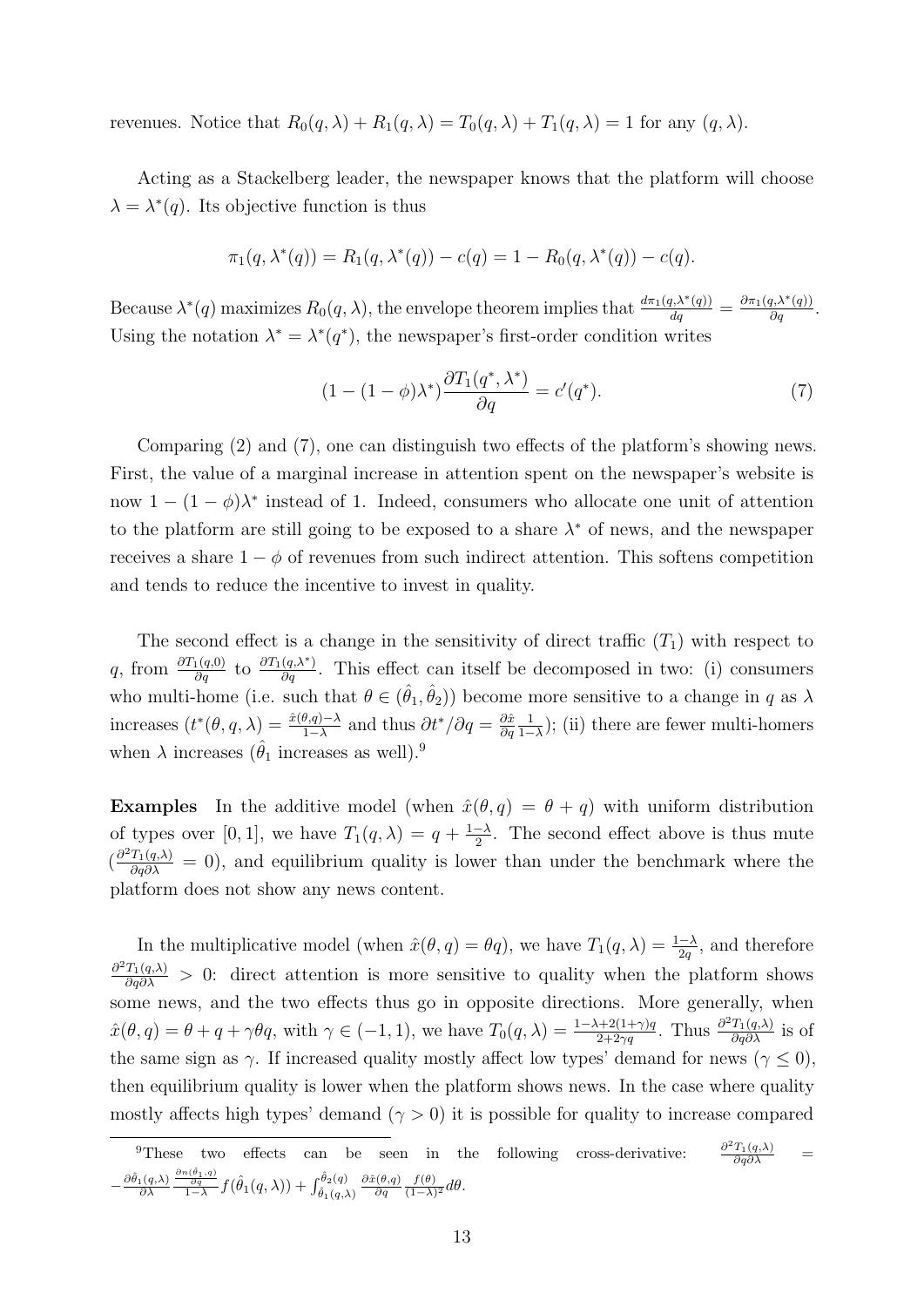to the benchmark, provided  $\phi$  is high enough (i.e. the newspaper does not get much from indirect traffic).

#### 4.4.2 Effect on newspaper profits

<span id="page-13-0"></span>Proposition 2. When the platform can show some news, the newspaper's profit decreases.

**Proof.** Because  $\lambda$  is chosen optimally by the platform, we have, for any q,  $R_0(q, \lambda^*(q))$  $R_0(q,0)$ . This is true in particular for  $q = q^*$ :  $R_0(q^*, \lambda^*) > R_0(q^*, 0)$ . Since  $R_0(q, \lambda)$  +  $R_1(q,\lambda) = 1$ , the previous inequality rewrites  $R_1(q^*,\lambda^*) < R_1(q^*,0)$ . Substracting  $c(q^*)$ from each side, we get  $\pi_1(q^*, \lambda^*) < \pi_1(q^*, 0)$ . By revealed preferences, we know that  $\pi_1(q^*,0) \leq \pi_1(q^{\emptyset},0)$ , which implies that  $\pi_1(q^{\emptyset},0) > \pi_1(q^*,\lambda^*)$ .

Discussion Even though news showing by the platform sometimes softens competition and increases total news consumption, it never benefits the newspaper. The reason is that  $\lambda$ is chosen optimally by the platform to increase its revenue, which mechanically reduces the newspaper's revenue. The potential saving on costs is never enough to compensate this loss.

While the analysis presented so far sheds light on some consequences of the platform's strategy when the newspaper cannot control the availability of its content through the platform (which might correspond to users copying and pasting the url of news stories), the fact that the newspaper is unambiguously worse-off compared to the benchmark raises the question of what would happen if it could restrict access to its content by the platform. We now turn to this question.

### 5 Possibility of newspaper opting out

Suppose that the newspaper can decide to opt-out from its content being linked to by the platform. We now allow the platform to offer a contract at the beginning of the game. Absent such a possibility of contracting ex ante, the newspaper would always opt-out from Proposition [2.](#page-13-0) A contract takes the form  $(\lambda, \phi)$ : a share of news from the newspaper appearing on the platform, and a revenue sharing agreement  $\phi$  ( $\phi$  is the share accruing to the platform).<sup>10</sup>

The timing is the following: At  $t = 1$  the platform offers a contract  $(\lambda, \phi)$  to the newspaper. The newspaper accepts or rejects the offer. At  $t = 2$  the newspaper chooses its quality q. At  $t = 3$  consumers observe q and  $\lambda$  and allocate their attention optimally (according to Lemma [1\)](#page-9-0).

<sup>&</sup>lt;sup>10</sup>An alternative way of contracting would be to have an ex ante transfer from the platform to the newspaper. We focus on revenue-sharing agreements because they are more often used in practice.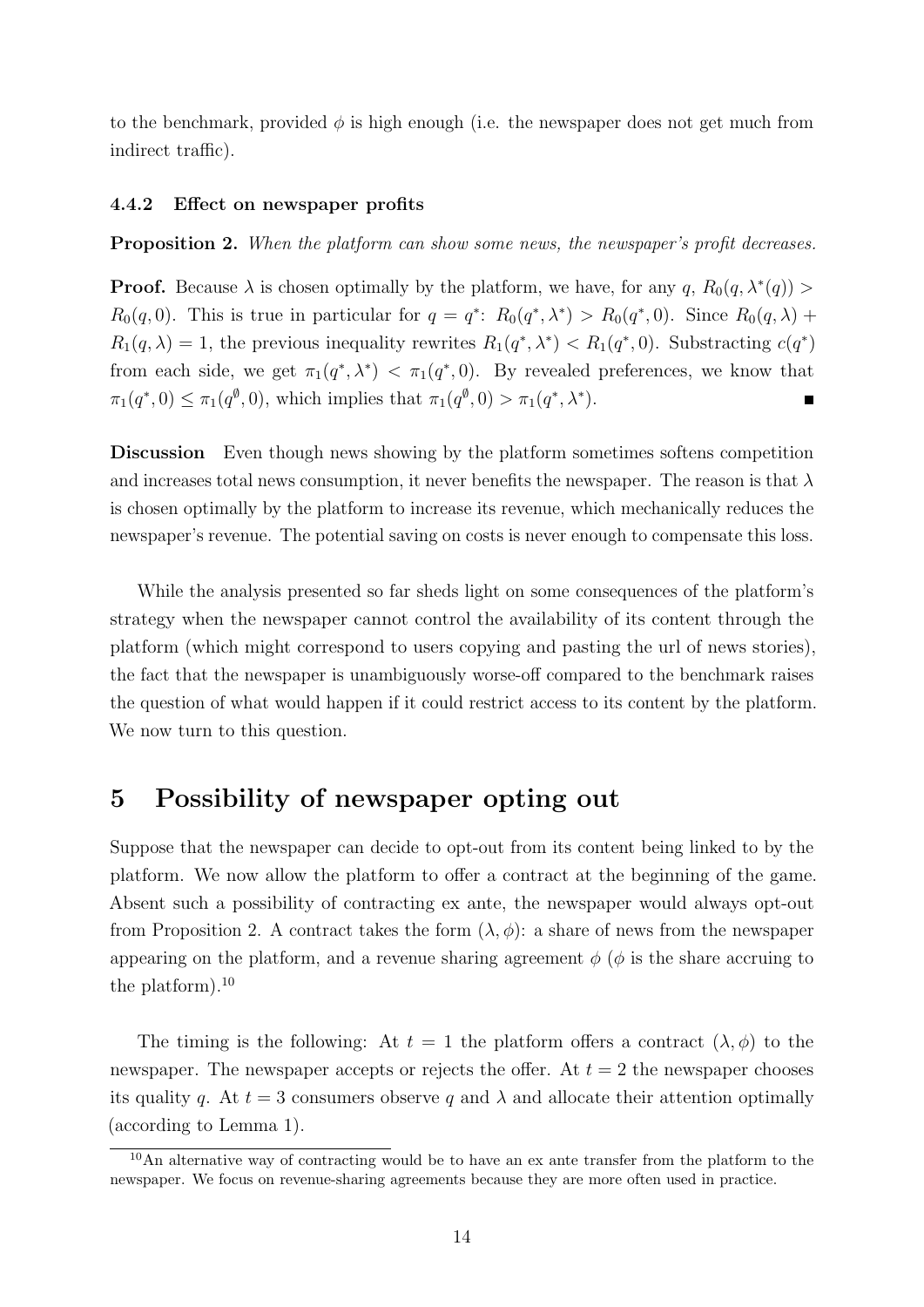Proposition 3. Suppose that the newspaper can opt-out. Then the platform offers a contract that is accepted in equilibrium. Compared to the benchmark where the platform does not show news, news quality is lower.

**Proof.** Suppose that the newspaper accepts a contract  $(\lambda, \phi)$ . It then chooses q so as to maximize  $R_1(q, \lambda, \phi) - c(q)$ . Let  $\hat{q}(\lambda, \phi)$  be the quality chosen by the newspaper, and  $\hat{\pi}_1(\lambda, \phi)$  the newspaper's profit.  $\hat{\pi}_1(\lambda, \phi)$  is a continuous and decreasing function of  $\phi$  (from the envelope theorem). Let  $\hat{\pi}_0(\lambda, \phi)$  be the associated platform's profit.

We use the superscript  $\emptyset$  to designate the equilibrium strategies and payoffs when the newspaper opts-out (i.e. the benchmark equilibrium, see subsection [4.1\)](#page-8-1).

*Claim 1*: The set  $\{(\lambda, \phi)|\hat{\pi}_i(\lambda, \phi) > \pi_i^{\emptyset}$  for  $i = 1, 2\}$  is non-empty.

*Proof*: To prove this, we start from  $(\lambda, \phi) = (1, R_0^{\phi})$ . We use the tie-breaking rule that if  $\lambda = 1$  (i.e. the platform only shows news), people spend all their time on the platform.<sup>11</sup> We have  $R_0(1, R_0^{\emptyset}) = R_0^{\emptyset}$ . We also have  $R_1(1, R_0^{\emptyset}) > R_1^{\emptyset}$ . Indeed the newspaper gets the same revenue  $R_1^{\emptyset}$  but saves on costs because  $\hat{q}(1,\phi) = 0$  for any  $\phi$  (there is no point investing in quality since there is no competition when  $\lambda = 1$ ). Now, since  $\pi_0(\lambda, \phi)$  and  $\pi_1(\lambda, \phi)$  are respectively increasing and decreasing in  $\phi$ , for  $\eta$  positive but small enough, we have  $\hat{\pi}_i(1, R_0^{\emptyset} + \eta) > \pi_i^{\emptyset}$ . Q.E.D.

By Claim 1, we know that there exist contracts that Pareto dominate opt-out, and therefore in equilibrium the newspaper will not opt-out. Let  $(\hat{\lambda}, \hat{\phi})$  be the contract that maximizes the platform's profit. This contract necessarily strictly dominates the opt-out profit for the platform: omitting the arguments  $(\hat{\lambda}, \hat{\phi})$ , we have  $\hat{\pi}_0 > \pi_0^{\emptyset}$ , i.e.  $\hat{R}_0 > R_0^{\emptyset}$ . Because  $R_0 + R_1 = 1$ , this implies that  $\hat{R}_1 < R_1^{\emptyset}$ . Moreover, for the newspaper to accept, it must be that  $\hat{\pi}_1 \geq \pi_1^{\emptyset}$ . If the contract lowers revenues for the newspaper without lowering profits, it must be that the cost, i.e. the quality, is reduced.  $\blacksquare$ 

Discussion Intuitively, the contracting stage allows the firms to increase their joint profit. Given that the total revenue is constant, profits go up if and only if costs go down.

The assumption that news is exclusively produced by one newspaper is a strong one. In practice, when consumers can get news from more than one source, opting out is less likely to be a plausible threat, as removing its content from the platform would have a small effect on direct traffic to a newspaper's website. The situation can then be thought of as a prisoner's dilemma, where newspapers would collectively be better-off opting out of

<sup>&</sup>lt;sup>11</sup>Without this tie-breaking rule we would set  $\lambda = 1 - \epsilon$  with  $\epsilon$  arbitrarily close to zero and get the same result.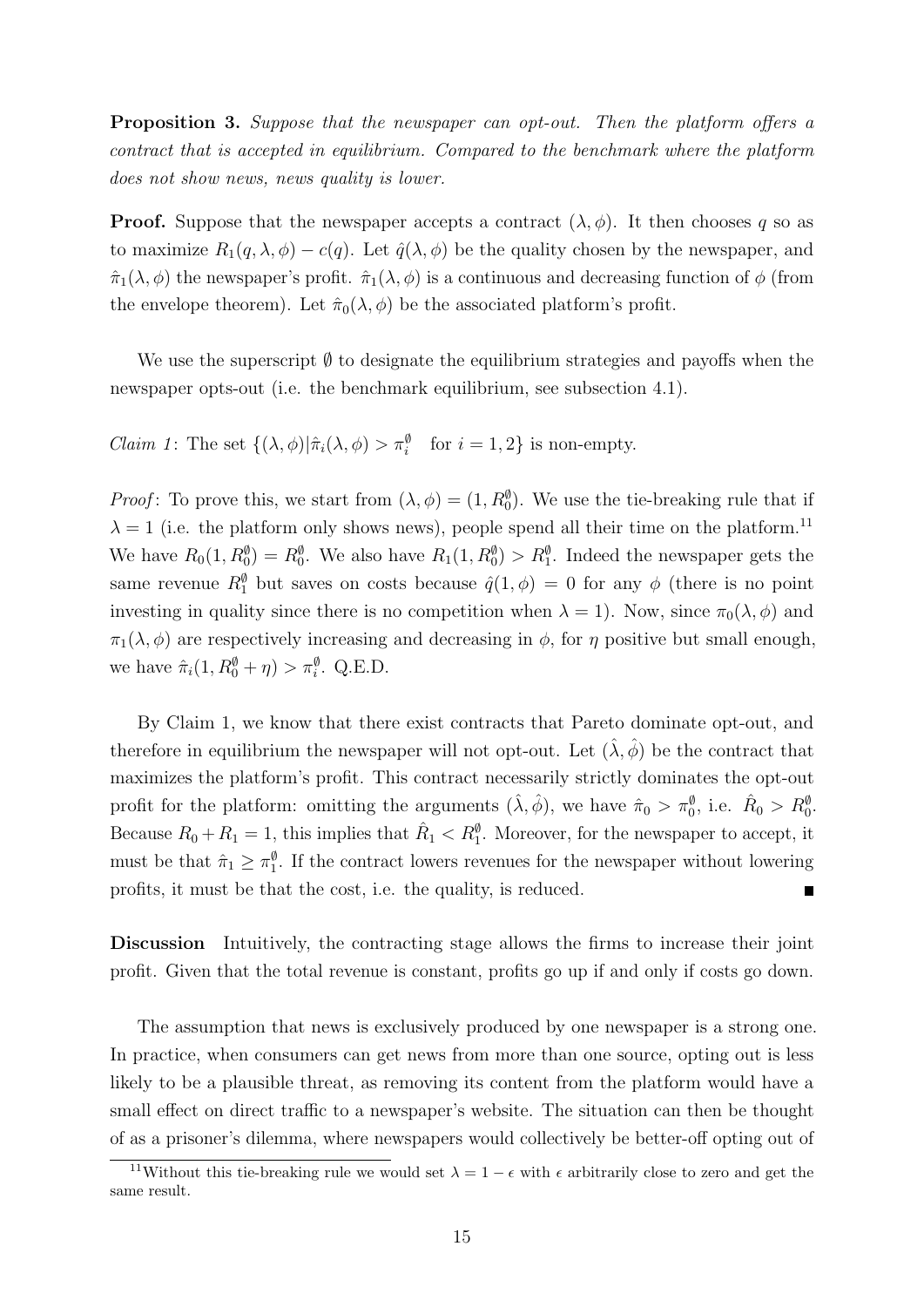the platform, but where each newspaper has an incentive to opt-in. We do not formalize this argument, but turn to the study of competition between newspapers in section [7.](#page-16-0)

## 6 Personalized newsfeed

In the previous analysis, the platform does not have the ability to customize the mix of content it offers to each consumer. In practice however, a firm like Facebook offers different mixes to different users, leveraging the considerable amount of data it has gathered about them. We now introduce personalization to our model by assuming that the platform can observe consumers' types and can condition  $\lambda$  on both q and  $\theta$ .

The timing is thus as follows: at  $\tau = 1$ , the newspaper chooses q. At  $\tau = 2$  the platform observes q and  $\theta$ , and chooses  $\lambda(\theta, q)$ . At  $\tau = 3$ , consumers optimally allocate their attention between the newspaper and the platform. Let  $\hat{q}$  be the equilibrium quality in this case. We have the following proposition:

Proposition 4. When the platform can personalize the newsfeed:

- 1. The platform chooses  $\lambda(\theta, q) = \hat{x}(\theta, q)$ .
- 2. Consumers allocate all their attention to the platform.
- 3. News quality is lower than under the benchmark:  $\hat{q} < q^{\emptyset}$ .

**Proof.** Given  $\theta$  and  $q$ , the platform clearly wants to offer  $\lambda(\theta, q) = \hat{x}(\theta, q)$ : showing less news would induce the consumer to allocate some of his attention to the newspaper, while consuming the same amount of UGC. Showing more news would not increase the time spent on the platform, but would reduce the profitability of this time. Consumers then find it optimal to allocate all their attention to the platform.

To see that quality is lower than under the benchmark, note that, for a given  $q$ , the overall consumption of news is  $\int \lambda(\theta, q)dF(\theta) = \int \hat{x}(\theta, q)dF(\theta) = T_1(q, 0)$  (see expression [\(1\)](#page-8-2)). Because all the news consumption occurs on the platform, the newspaper's profit is then  $(1 - \phi)T_1(q, 0) - c(q)$ . The marginal return to investment is lower than under the benchmark.  $\blacksquare$ 

Discussion Perfect personalization allows the platform to monopolize consumers' attention, turning the newspaper purely into a content supplier to the platform. For a given quality level  $q$ , consumers' utility is maximized. However, by lowering the returns to investment compared to the benchmark, this leads to a decreased quality of news.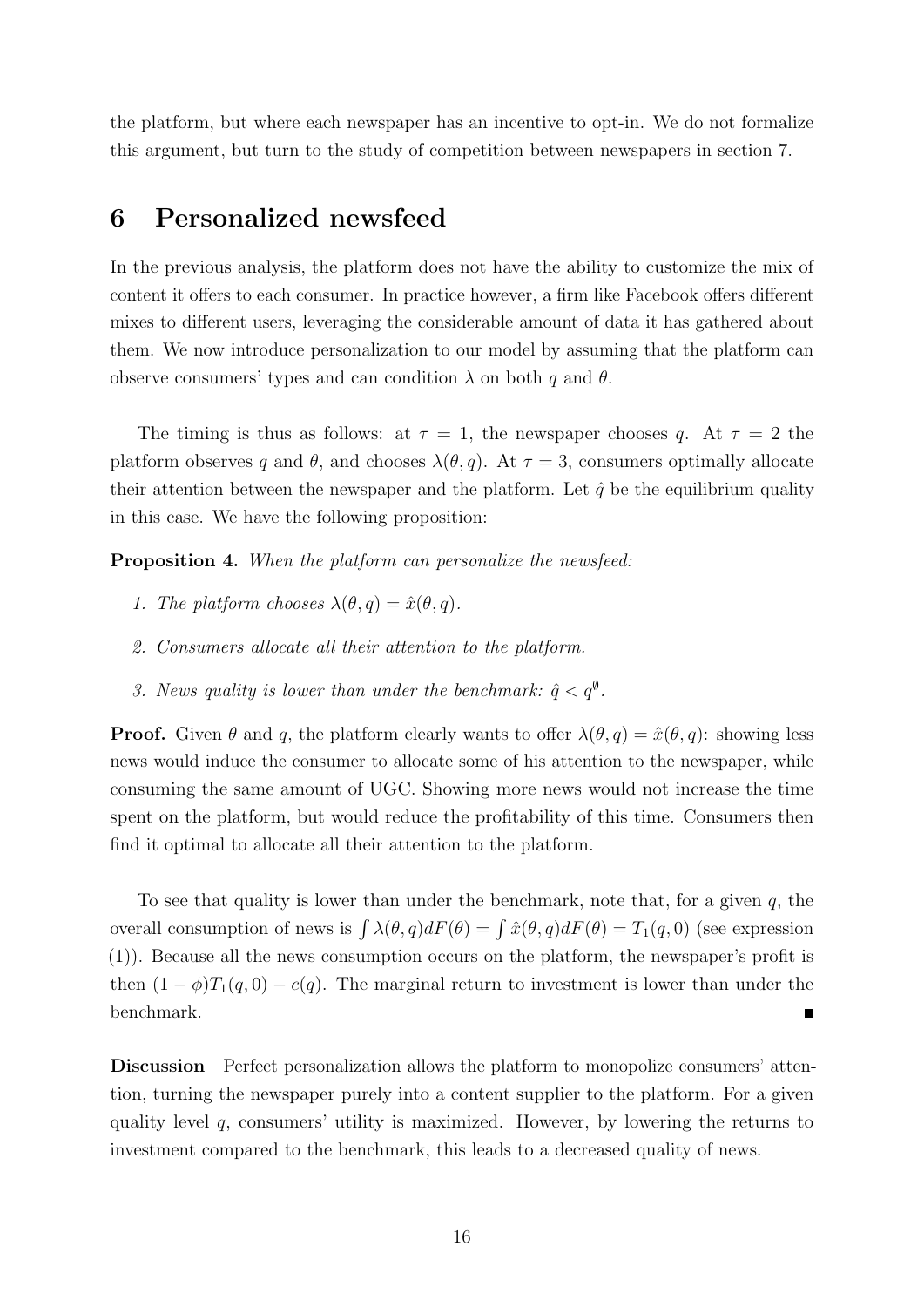The assumption of perfect personalization allows us to get a clean result, but is a strong one. An alternative way to model personalization would be to assume that the platform can partition its customers into subgroups. For instance, suppose that the interval is partitioned into K intervals  $I_k = [\theta_{k-1}, \theta_k)$ , with  $\underline{\theta} = \theta_0 < \theta_1 < \dots < \theta_K = \overline{\theta}$ . The platform only observes which interval  $I_k$  each consumer belongs to. Then for each interval the platform chooses a  $\lambda_k$ . For each interval  $I_k$ , the analysis of consumers' behaviour as well as of the platform's newsfeed design mirrors that of subsections [4.2](#page-9-1) and [4.3.](#page-10-2) As K goes to infinity, we would converge to perfect personalization.

## <span id="page-16-0"></span>7 Competing newspapers

We now turn our attention to a situation in which the news market is competitive. More specifically, we assume that there are two newspapers,  $i \in \{1,2\}$ , of quality  $q_i$ , and a platform which shows a mix of UGC and news content taken from the two newspapers. Consumers have a taste for diversity for news content, and can multi-home between the three websites. We make two further simplifying assumptions: (i) All consumers have the same preferences between the two newspapers, (ii) news quality only affects the relative preferences between the newspapers, not the relative preferences between news and UGC. Formally, these assumptions translate into the following: a consumer of type  $\theta$  would like to allocate a share  $\theta$  of his attention to news content, of which  $s_i(q_i, q_j)\theta$  units of attention should go to newspaper *i*. We assume that  $s_i$ , is increasing in  $q_i$  and decreasing in  $q_j$ , and such that  $s_i(q_i, q_j) - c(q_i)$  is concave in  $q_i$ .

In this context, whatever value of  $\lambda$  the platform chooses, a share  $s_i$  of this should come from newspaper *i*. Indeed, for a given  $\lambda$ , if the platform were to show  $\lambda \sigma_i > \lambda s_i$ news from i, it could increase the time spent on the platform by slightly decreasing  $\sigma_i$ without changing its per-unit-of-attention revenue.

#### 7.1 Consumers' allocation of attention

Given that news showed on the platform reflect the desired shares  $s_1$  and  $s_2$ , consumers regard news on the platform as a perfect substitute to news obtained from direct traffic. Consumers such that  $\theta \leq \lambda$  want to consume more UGC than what the platform is offering. Therefore they allocate all their attention to the platform,  $t^*(\theta, \lambda) = 1$ , and end up consuming too much news. Consumers with  $\theta > \lambda$  optimally choose  $t^*(\theta, \lambda) = \frac{1-\theta}{1-\lambda}$  and consume their ideal mix.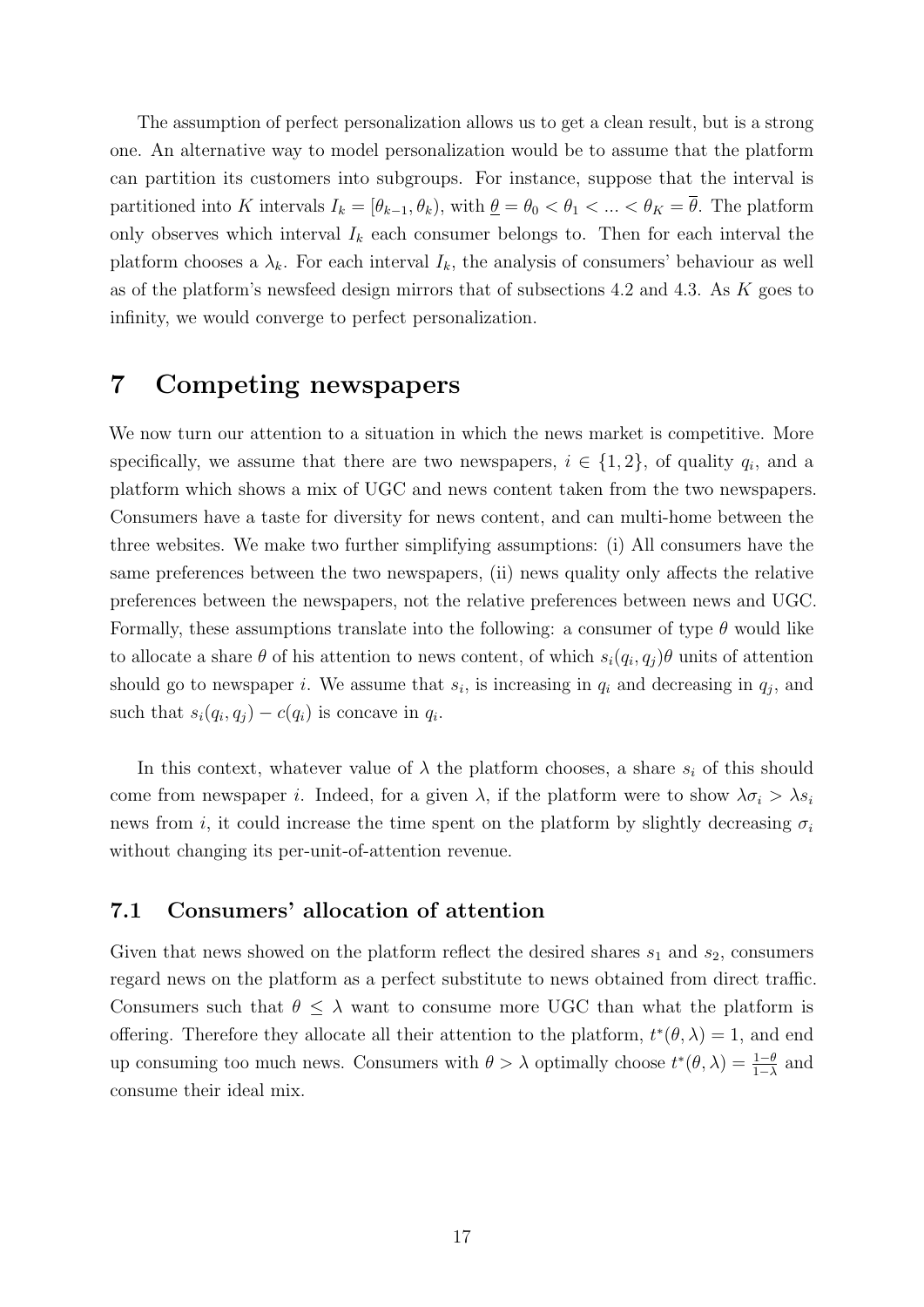The total traffic to the platform is independent of  $q_1$  and  $q_2$  and writes

<span id="page-17-0"></span>
$$
T_0(\lambda) = \int t^*(\theta, \lambda) dF(\theta).
$$
 (8)

### 7.2 Firms' actions

**Platform** From [\(8\)](#page-17-0), one sees that the optimal  $\lambda$  does not depend on  $q_1$  and  $q_2$ . Let  $\lambda^*$ be the solution to  $\max_{\lambda} T_0(\lambda)(1 - \lambda + \lambda \phi)$ .

**Newspapers** Given that  $\lambda^*$  is independent of  $q_1$  and  $q_2$ , newspapers take it as given when choosing their quality. Let  $T_N(\lambda) = 1 - T_0(\lambda)$  be the total time spent on newspapers' websites. The profit of newspaper  $i$  writes

$$
\pi_i(q_i, q_j, \lambda) = s_i(q_i, q_j) \left( T_N(\lambda) + (1 - \phi) \lambda T_0(\lambda) \right) - c(q_i). \tag{9}
$$

Let  $q^*(\lambda)$  be the symmetric equilibrium quality when the platform chooses  $\lambda$ , and  $R_N(\lambda) \equiv T_N(\lambda) + (1 - \phi)\lambda T_0(\lambda)$  the total revenue of the news industry.

<span id="page-17-1"></span>**Proposition 5.** Compared to the benchmark with  $\lambda = 0$ , (i) equilibrium news quality decreases when the platform shows news:  $q^*(\lambda^*) \leq q^*(0)$ ; (ii) newspapers' profits also decrease.

**Proof.** Part (i) of Proposition [5](#page-17-1) follows from the following two lemmas.

<span id="page-17-2"></span>**Lemma 2.**  $q^*(\lambda) \ge q^*(\lambda')$  if and only if  $R_N(\lambda) \ge R_N(\lambda')$ .

**Proof of Lemma [2](#page-17-2)**: The best-response of newspaper *i* is given by  $\frac{\partial s_i(q_i, q_j)}{\partial q_i}R_N(\lambda) - c'(q_i) =$ 0. One can readily check that  $dq_i/dR_{N(\lambda)>0}$ , i.e. an increase in  $R_N(\lambda)$  shifts out the reaction functions. Because, by symmetry, the reaction functions intersect on the  $45^{\circ}$  line, the equilibrium quality is necessarily higher.<sup>12</sup> Q.E.D.

<span id="page-17-3"></span>Lemma 3.  $R_N(\lambda^*) \leq R_N(0)$ .

**Proof of Lemma [3](#page-17-3):** The platform's profit is  $\pi(\lambda) = T_0(\lambda)(1 - \lambda(1 - \phi)) = 1 - R_N(\lambda)$ . By revealed preferences,  $\pi(\lambda^*) \geq \pi(0)$ , i.e.  $R_N(\lambda^*) \leq R_N(0)$ . Q.E.D.

To show part (ii) of the proposition, note that  $R_N(\lambda^*) \leq R_N(0)$  implies that:

$$
\pi_i(q^*(\lambda^*), q^*(\lambda^*), \lambda^*) = s_i(q^*(\lambda), q^*(\lambda))R_N(\lambda^*) - c(q^*(\lambda^*)) \leq s_i(q^*(\lambda), q^*(\lambda))R_N(0) - c(q^*(\lambda^*)).
$$

 $12A$ bsent symmetry, a shift out of the reaction functions does not guarantee that equilibrium quality increases, unless the reaction functions are upward sloping. We checked a number of specifications with asymmetric newspapers and downward sloping reaction functions, and found that equilibrium qualities increase in  $R(\lambda)$ .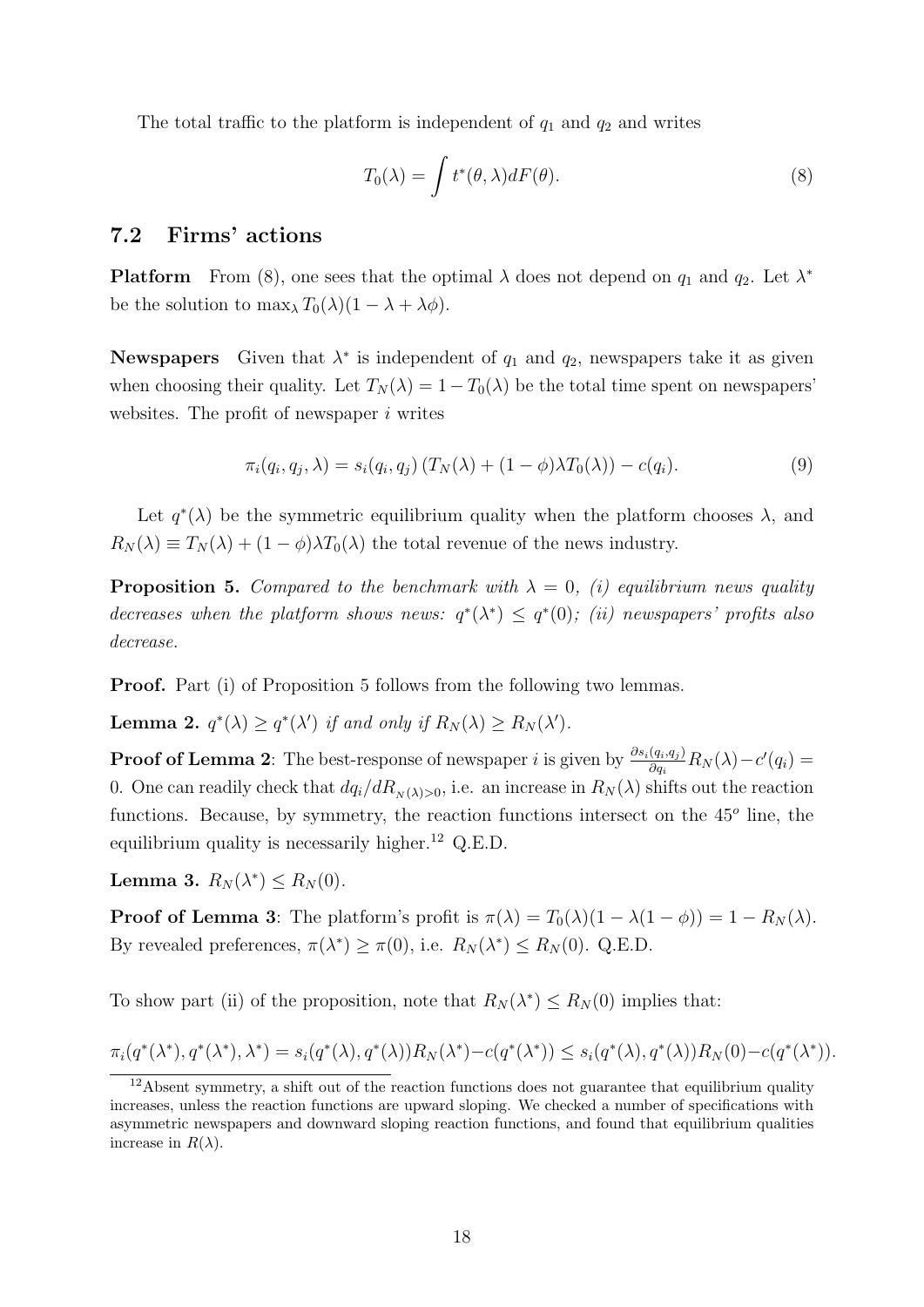Because  $q^*(\lambda) \leq q^*(0)$  and  $s_i$  is decreasing in  $q_j$ , we also have  $s_i(q^*(\lambda), q^*(\lambda))R_N(0)$  –  $c(q^*(\lambda^*)) \leq s_i(q^*(\lambda), q^*(0))R_N(0) - c(q^*(\lambda^*)) = \pi_i(q(\lambda^*), q^*(0), 0) \leq \pi_i(q^*(0), q^*(0), 0)$ , the last inequality a consequence of the fact that  $q^*(0) = \operatorname{argmax}_{q_i} \pi_i(q_i, q^*(0), 0)$ .

**Discussion** Notice that Proposition [5](#page-17-1) is a comparison of the benchmark  $(\lambda = 0)$  to the case where the platform behaves optimally  $(\lambda = \lambda^*)$ . In particular, it does not say that any increase in  $\lambda$  starting from  $\lambda = 0$  will lead to a lower quality. Indeed, an increase in  $\lambda$ has two effects on  $R_N$ :

$$
R'_{N}(\lambda) = (1 - \phi)T_{0}(\lambda) - (1 - \lambda(1 - \phi))T'_{0}(\lambda).
$$

The first term corresponds to a market expansion effect: for a given allocation of attention between the platform and the newspapers, an increase in the prominence of news on the platform benefits newspapers. The second term, however, shows that an increase in  $\lambda$ leads consumers to reallocate some of their attention to the platform, thereby reducing the newspapers' advertising revenues.

### 8 Discussion and concluding remarks

Social networks have gained tremendous importance in the last decade, fundamentally transforming media consumption. These platform's core content offer, so-called "usergenerated content" (UGC) grabbed a significant share of consumer attention. Moreover, social networks naturally benefit from strong network effects and, as a result, have gained considerable market power. With large captive audiences, they increasingly act as content aggregators expanding the original, UGC-based content bundle provided to their members by also including third-party (professional) content in their members', so-called "newsfeeds". The broad question asked by this paper is how the presence of a dominant social network will impact the long-term choice of quality by professional content providers. We focus more specifically on news publishers, where content quality is of general public interest.

Our models reduce the sophisticated business of a social network to an agent choosing a single strategic parameter,  $\lambda$ , that essentially defines consumers' newsfeed. Essentially, the newsfeed encapsulates the platform's editorial policy, i.e. defines the bundle of content that the social network offers to its members. In practice, the newsfeed algorithm is complex, partly personalized and adaptive over time; it is proprietary and is constantly fine-tuned by the platform. Yet, we argue that, for third-party content providers, the newsfeed's relevant feature is the proportion of their content in the overall bundle presented to the social network's members. We explore what is the optimal choice of this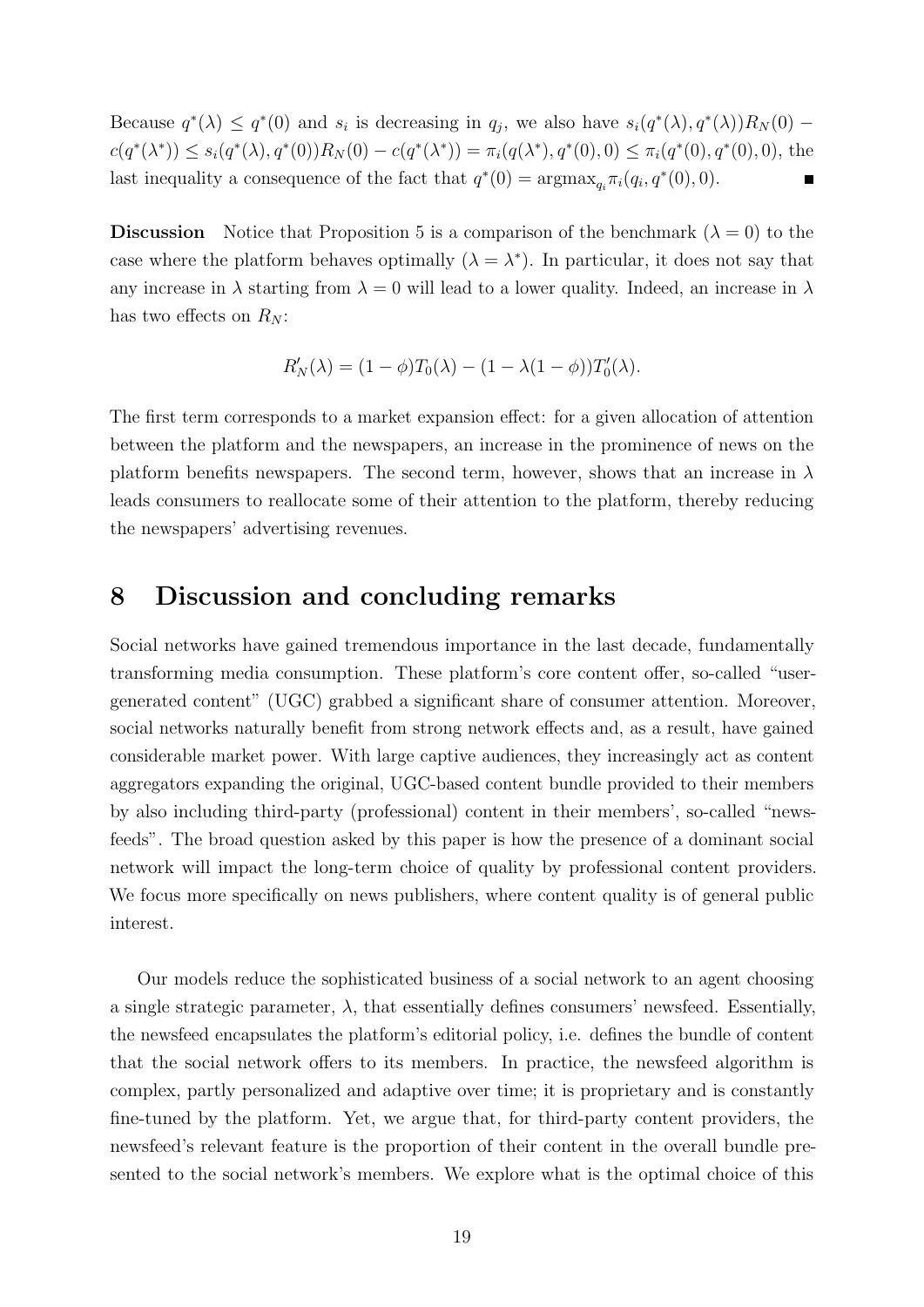proportion for the platform and how, in turn this affects the choice of quality for publishers.

Our first result is that, unless there is a large number of consumers who are not interested in reading news, the social network always has an incentive to bundle news in its newsfeed. For constant quality, this distorts consumers' news consumption, forcing consumers to consume more news than they would otherwise do. Under some conditions, it can even lead to a reduction of 'news drop-outs'. However, the bundling of news in the newsfeed unambiguously decreases the newspaper's profits. This happens independently from the fact that equilibrium news quality may decrease or increase, the latter being the case only when increased quality mostly affects consumer demand for the segment of consumers who value quality a lot.

Given the unambiguous negative impact on the newspaper's profits, it is worthwhile to ask what may happen when the newspaper can opt-out of the newsfeed. This case may be relevant to newspapers with strong market power (e.g. having a strong brand name such as The New York Times or having very unique content such as The Economist). Under possibility of opting out, the platform offers a contract that makes the newspaper indifferent. However, in this case, equilibrium news quality unambiguously declines. We also analyzed the case where the platform can perfectly personalize the newsfeed for its members. In this case, it chooses the ideal content bundle for each consumer, which leads to consumers allocating all their attention to the platform. In equilibrium, news quality unambiguously declines compared to the base case when the platform only provides UGC to its members.

In summary, we show that the capacity of the social network to include news in its members' newsfeed represents a great danger for the profitability of a newspaper even if it has considerable market power (e.g. it is a monopolist). We also identified strong forces that push down the equilibrium quality of news when it is bundled in the newsfeed. This also means that consumer surplus is likely to decrease compared to the case when the platform only offers UGC. This is unambiguously the case when news quality declines in equilibrium. When quality increases, consumer surplus may still go down if the positive effect of increased quality is compensated by the demand distortion effect of the newsfeed.

In a second stage, we turned our analysis to competition between (differentiated) newspapers who compete in quality. We find that equilibrium quality as well as newspapers' profits unambiguously decline with the introduction of news in the social network's content bundle, reinforcing our previous results.

Overall, we conclude that the presence of social networks are "bad news" for the vast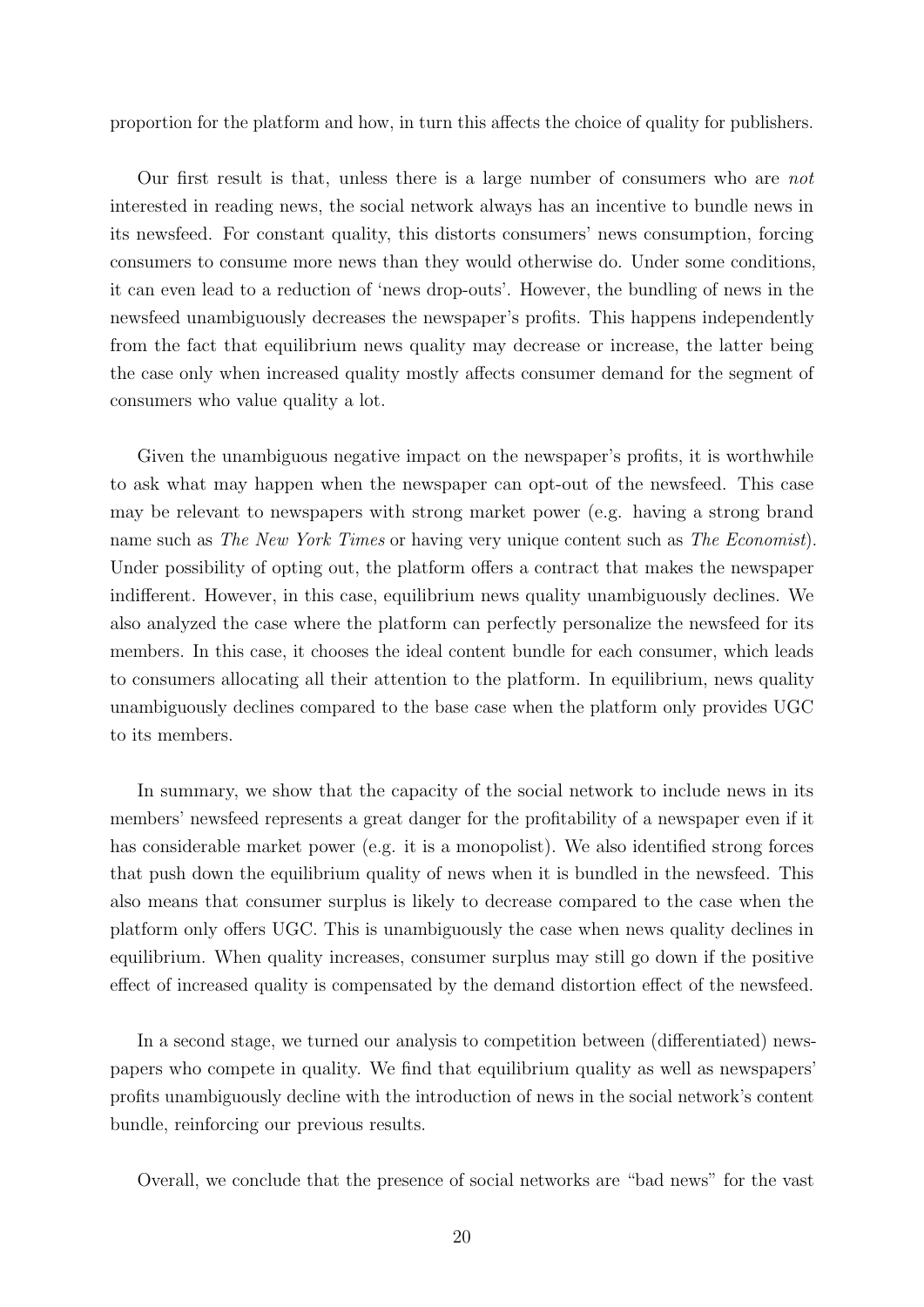majority of the news industry. With the exception of a small number of well-differentiated firms, catering to consumers who value high quality, social networks are likely to lead to lower content quality. Both of these findings resonate to today's discussions on the negative impact of social networks on the quality of news and on publishers' revenues. These results are also in striking contrast to what previous literature found on news aggregators, such as, for example, Google News. Note that these institutions help consumers select the highest quality news providers. As such, they provide an incentive to increase news quality. While this may still lead to lower profitability for some news providers, it results in higher equilibrium quality for news. While a social network can be considered an aggregator, it actually softens the incentive of the publishers to provide higher quality. Given that an increasing proportion of news consumption is migrating to social networks, it is important to recognize this change in incentives.

Our analysis considered specifically a social network and news publishers. Our modeling framework seems to be applicable to a broader set of interactions between a (dominant) multi-sided platform and third-party 'content' providers. Staying in the domain of media, in many Asian countries (e.g. Japan or Korea) portals, as opposed to search engines represent the entry point to the Internet. In Japan, Yahoo! largely dominates Google as the dominant "opening page". Similarly, in Korea, Naver is the dominant platform to access the Internet. These firms are portals that offer consumers a pre-edited menu of third-party links. Again, bringing a publisher's link on the portal has similar economic effect on the online publisher than the ones we have identified in the paper. More broadly, other sorts of media platforms may include video distribution platform such as Netflix, Hulu or Amazon Prime Video. Here the role of newspapers is played by movie studios or TV networks who can monetize their content independently but are attracted by the platforms' captive customers. While these are markets where consumers pay for access, these examples still retain the core characteristic of competition between a hybrid platform and a traditional content provider.

Examples with similar characteristics can be found outside of media as well. For instance, a dominant retail platform, such as Amazon or a popular department store can offer product categories on its site from third-party manufacturers. In fact, a large part of Amazon's business today is to be an online storefront for third-party retailers. Similarly, department stores often allow third-party retailers to operate boutiques on their sites for a fee. The dynamics of competition in these cases may have an element that is similar to the ones we analyze in our models.

Yet, caution is needed to draw equivalence between the case of news publishers and the examples mentioned above. In the case of news publishers, we argue that the models'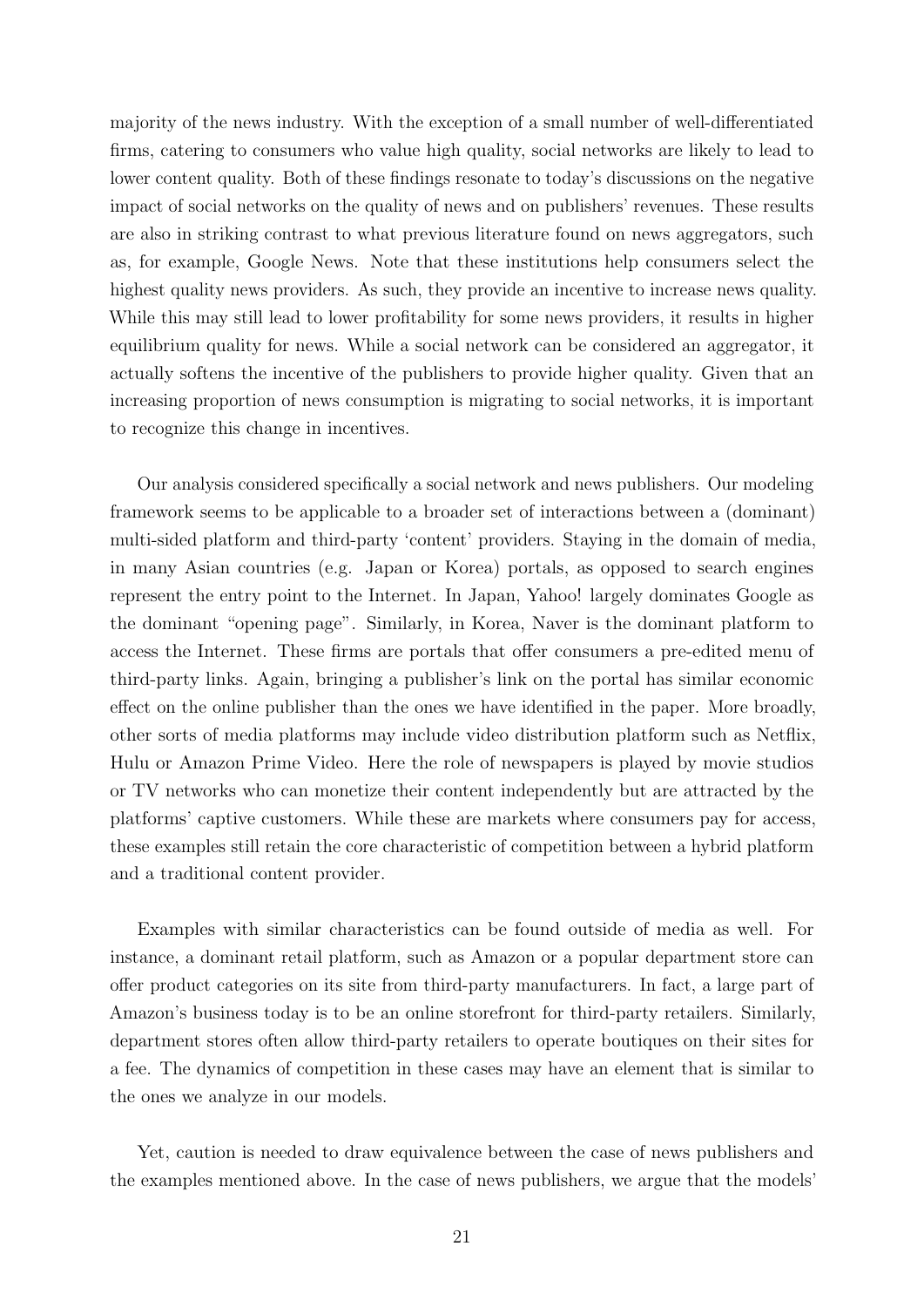dynamics are the key drivers of competition. In all the other examples mentioned, there are important institutional details that lead to other strategic considerations (such as, for example, the moral hazard issues in the case of an e-commerce platform or the fact that for many of the media products mentioned above the revenue model is subscription-based).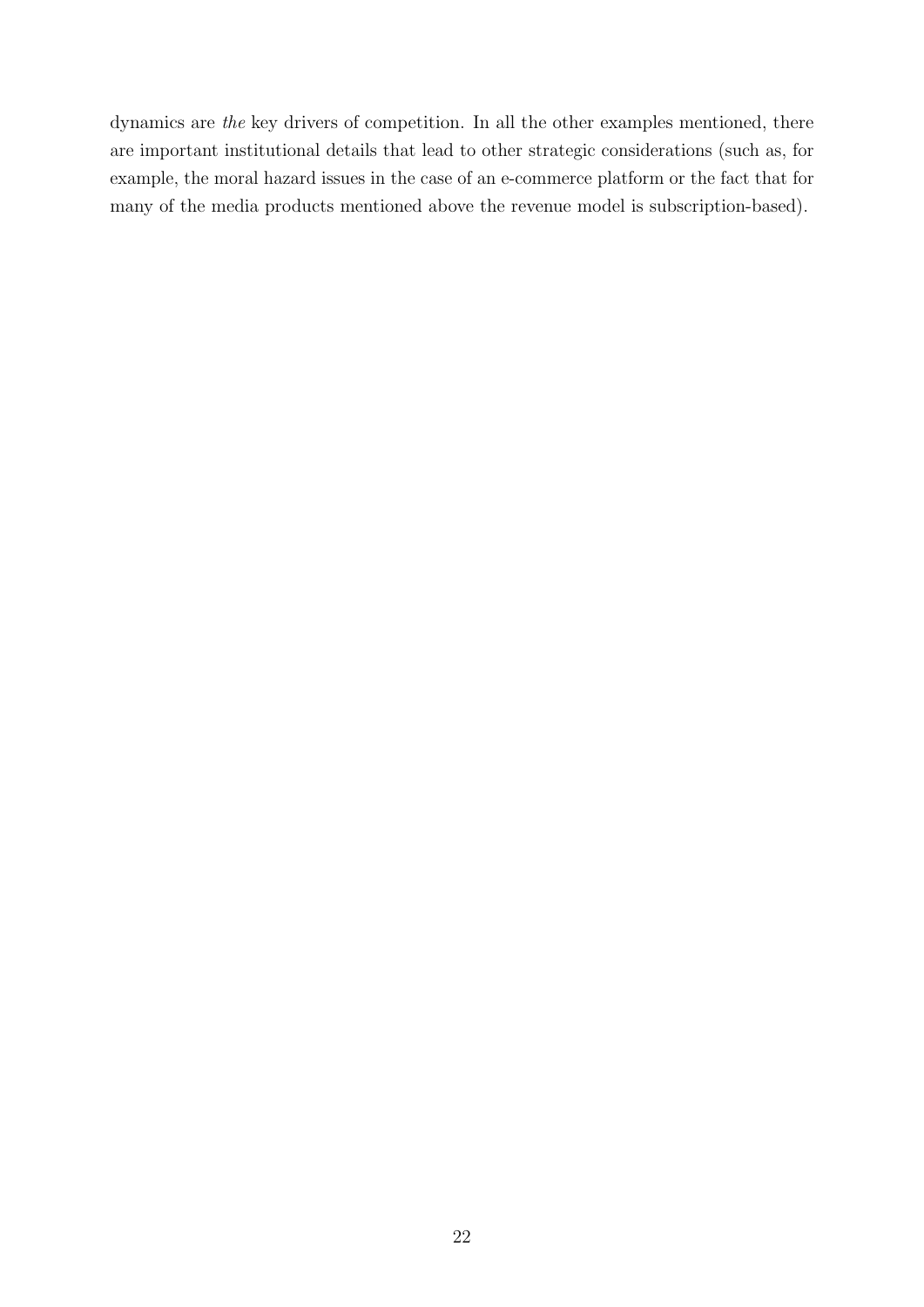## References

- <span id="page-22-16"></span>Alaoui, Larbi and Fabrizio Germano (2016). "Time Scarcity and the Market for News". Working Paper, April.
- <span id="page-22-1"></span>Allcott, Hant and Matthew Gentzkow (2017). "Social Media and Fake News in the 2016 Election". Working Paper, Stanford University January.
- <span id="page-22-2"></span>Alpert, I. Lukas (2015). "Publishers Warily Embed With Facebook". The Wall Street Journal.
- <span id="page-22-13"></span>Ambrus, Attila, Emilio Calvano, and Markus Reisinger (2014). "Either or Both Competition: A "Two-Sided" Theory of Advertising with Overlapping Viewerships". Working Paper, Duke University September.
- <span id="page-22-15"></span>Anderson, Simon, Oystein Foros, and Hans Jarle Kind (2016). "Competition for Advertisers and for Viewers in Media Markets". Working Paper,
- <span id="page-22-14"></span>Athey, Susan, Emilio Calvano, and Josuhua S. Gans (2017). "The Impact of Consumer Multi-homing on Advertising Markets and Media Competition". Management Science Forthcoming.
- <span id="page-22-6"></span>Athey, Susan, Markus Mobius, and Jeno Pal (2017). "The Impact of Aggregators on Internet News Consumption". Working Paper, Stanford University January.
- <span id="page-22-10"></span>Bala, Venkatesh and Sanjeev Goyal (2000). "A Noncooperative Model of Network Formation". Econometrica 68.5, pp. 1181–1229.
- <span id="page-22-7"></span>Calzada, Joan and Ricard Gil (2016). "What Do News Aggregators Do? Evidence from Google News in Spain and Germany".
- <span id="page-22-8"></span>Chiou, Leslie and Catherine Tucker (2015). "Content Aggregation by Platforms: The Case of The News Media". NBER Working Paper 21404.July.
- <span id="page-22-3"></span>Constine, Josh (2016). "Facebook puts friends above publishers in "News Feede Values" and ranking change". Techcrunch.
- <span id="page-22-9"></span>De Cornière, Alexandre and Greg Taylor (2014). "Integration and search engine bias". RAND Journal of Economics 45.3, pp. 576–97.
- <span id="page-22-5"></span>Dellarocas, Chrysanthos, Zsolt Katona, and William Rand (2013). "Media, Aggregators, and the Link Economy: Strategic Hyperlink Formation in Content Networks". Management Science 59.10, pp. 2360–79.
- <span id="page-22-4"></span>Filloux, Frederic (2016). "News Publishers' Facebook Problem". Monday Note.
- <span id="page-22-0"></span>Gottfried, Jeffrey and Elisa Shearer (2016). "News Use Across social Media Platforms". Pew Research Center, May 26.http://www.journalism.org/2016/05/26/news-use-acrosssocial-media-platforms-2016/.
- <span id="page-22-12"></span>Jackson, Matthew O. (2010). Social and Economic Networks. Princeton University Press, NJ.
- <span id="page-22-11"></span>Jackson, Matthew O. and Asher Wolinsky (1996). "A Strategic Model of Social and Economic Networks". Journal of Economic Theory 71.108, pp. 44–74.